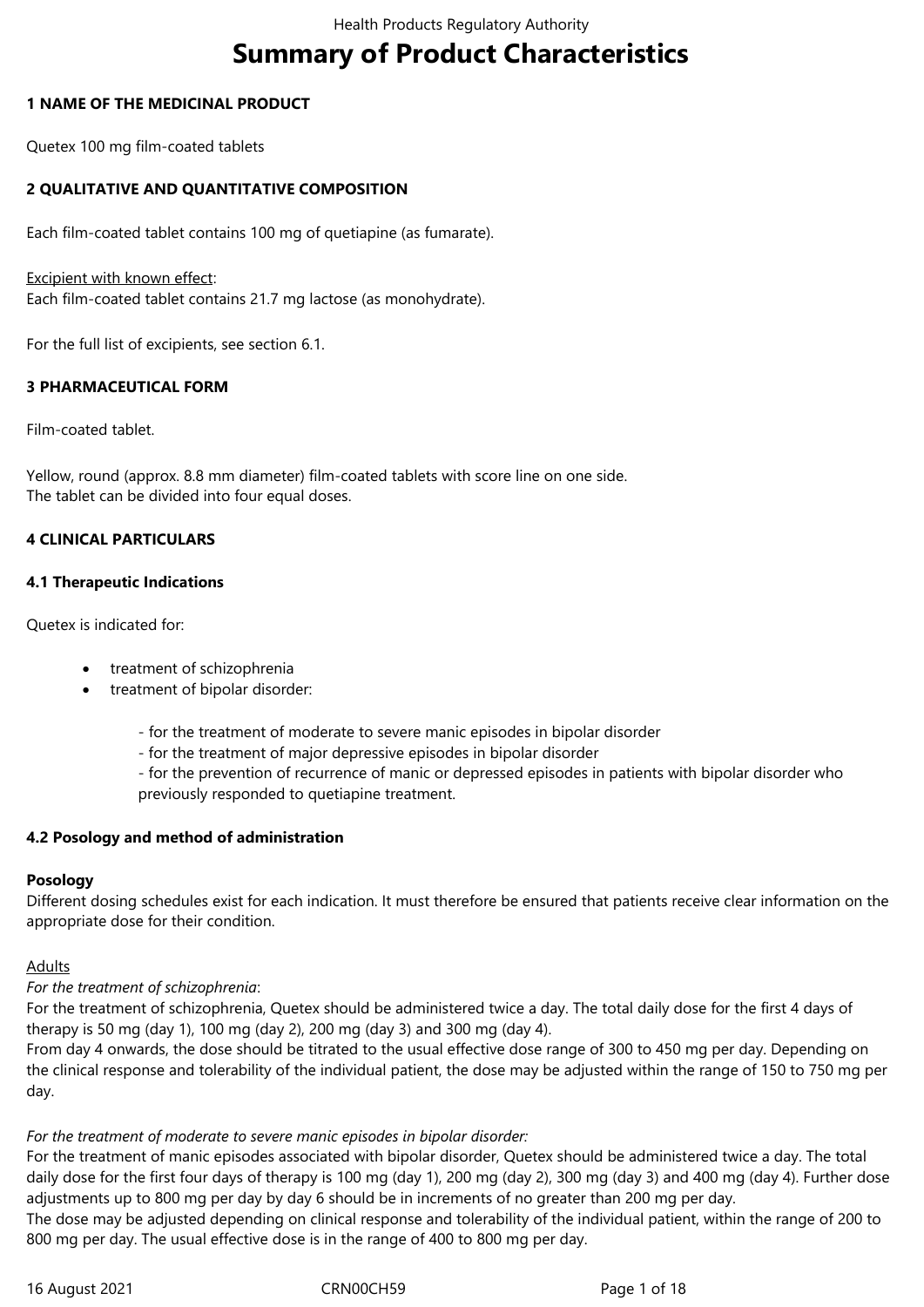## *For the treatment of major depressive episodes in bipolar disorder:*

Quetex should be administered once daily at bedtime. The total daily dose for the first four days of therapy is 50 mg (day 1), 100 mg (day 2), 200 mg (day 3) and 300 mg (day 4). The recommended daily dose is 300 mg.

In clinical trials, no additional benefit was seen in the 600 mg group compared to the 300 mg group (see section 5.1). Individual patients may benefit from a 600 mg dose. Doses greater than 300 mg should be initiated by physicians experienced in treating bipolar disorder. In individual patients, in the event of tolerance concerns, clinical trials have indicated that dose reduction to a minimum of 200 mg could be considered.

#### *For preventing recurrence in bipolar disorder:*

For preventing recurrence of manic, mixed or depressive episodes in bipolar disorder, patients who have responded to quetiapine for acute treatment of bipolar disorder should continue therapy at the same dose. The dose may be adjusted depending on clinical response and tolerability of the individual patient, within the range of 300 to 800 mg per day administered twice daily. It is important that the lowest effective dose is used for maintenance therapy.

#### Elderly

As with other antipsychotics, Quetex should be used with caution in the elderly, especially during the initial dosing period. The rate of dose titration may need to be slower, and the daily therapeutic dose lower, than that used in younger patients, depending on the clinical response and tolerability of the individual patient. The mean plasma clearance of quetiapine was reduced by 30 - 50% in elderly subjects when compared to younger patients.

Efficacy and safety has not been evaluated in patients over 65 years with depressive episodes in the framework of bipolar disorder.

#### Renal impairment

Dose adjustment is not necessary in patients with renal impairment.

#### Hepatic impairment

Quetiapine is extensively metabolised by the liver. Therefore, Quetex should be used with caution in patients with known hepatic impairment, especially during the initial dosing period. Patients with known hepatic impairment should be started with 25 mg per day. The dose should be increased daily with increments of 25 - 50 mg per day until an effective dose, depending on the clinical response and tolerability of the individual patient.

#### Paediatric population

Quetex is not recommended for use in children and adolescents below 18 years of age, due to a lack of data to support use in this age group. The available evidence from placebo-controlled clinical trials is presented in sections 4.4, 4.8, 5.1 and 5.2.

#### Note

For doses not realizable/practicable with these medicinal products other quetiapine containing products with lower strengths are available.

#### **Method of administration**

Quetex can be administered with or without food.

#### **4.3 Contraindications**

Hypersensitivity to the active substance or to any of the excipients listed in section 6.1.

Concomitant administration of cytochrome P450 3A4 inhibitors such as HIV protease inhibitors, azole-antifungal agents, erythromycin, clarithromycin and nefazodone, is contraindicated (see section 4.5).

# **4.4 Special warnings and precautions for use**

As quetiapine has several indications, the safety profile should be considered with respect to the individual patient's diagnosis and the dose being administered.

Paediatric population

16 August 2021 CRN00CH59 Page 2 of 18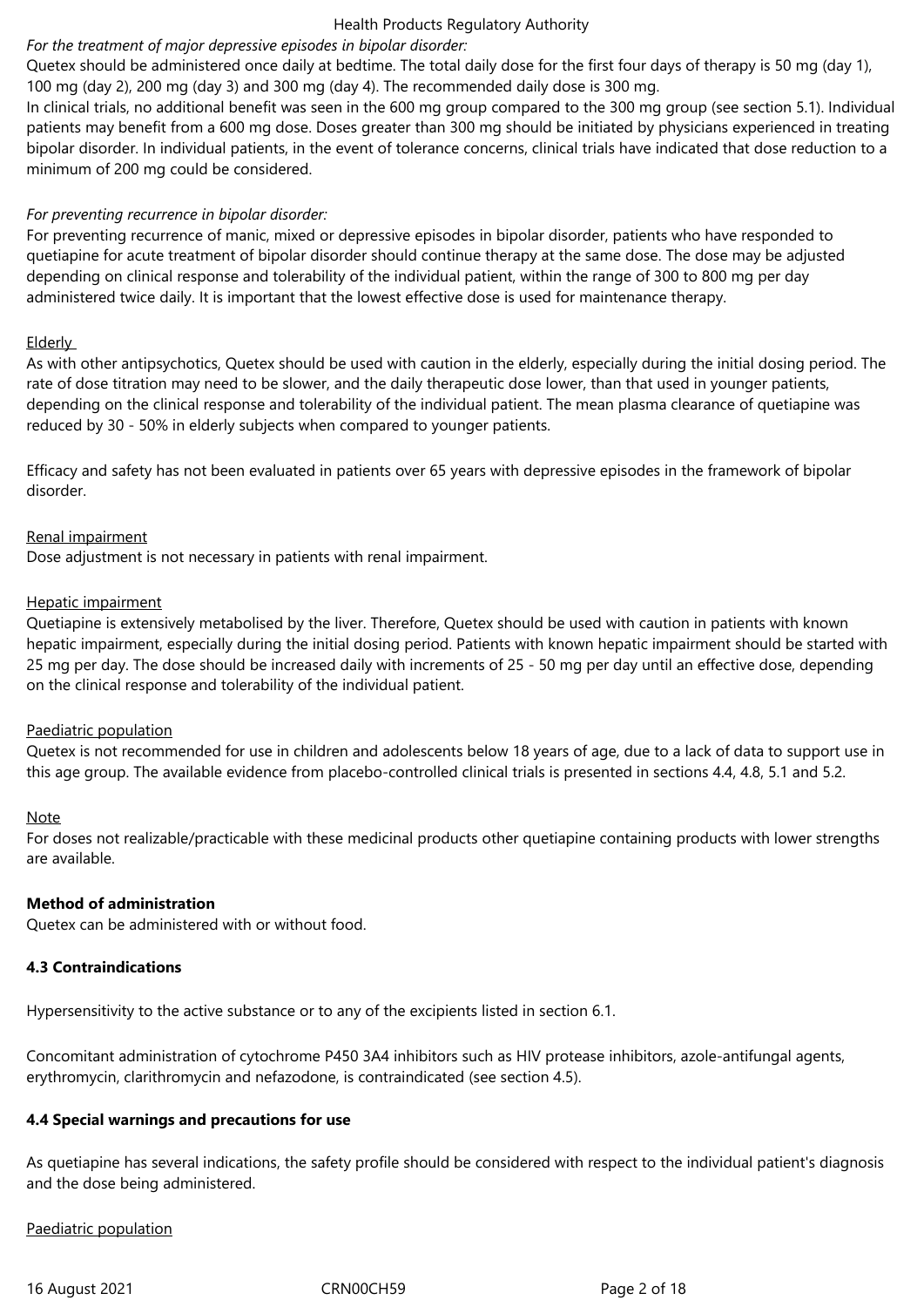Quetiapine is not recommended for use in children and adolescents below 18 years of age, due to a lack of data to support use in this age group. Clinical trials with quetiapine have shown that in addition to the known safety profile identified in adults (see section 4.8), certain adverse events occurred at a higher frequency in children and adolescents compared to adults (increased appetite, elevations in serum prolactin, vomiting, rhinitis and syncope) or may have different implications for children and adolescents (extrapyramidal symptoms and irritability) and one was identified that has not been previously seen in adult studies (increases in blood pressure). Changes in thyroid function tests have also been observed in children and adolescents.

Furthermore, the long-term safety implications of treatment with quetiapine on growth and maturation have not been studied beyond 26 weeks. Long-term implications for cognitive and behavioural development are not known.

In placebo-controlled clinical trials with children and adolescent patients, quetiapine was associated with an increased incidence of extrapyramidal symptoms (EPS) compared to placebo in patients treated for schizophrenia, bipolar mania and bipolar depression (see section 4.8).

#### Suicide/suicidal thoughts or clinical worsening

Depression in bipolar disorderis associated with an increased risk of suicidal thoughts, self-harm and suicide (suicide-related events). This risk persists until significant remission occurs. As improvement may not occur during the first few weeks or more of treatment, patients should be closely monitored until such improvement occurs. It is general clinical experience that the risk of suicide may increase in the early stages of recovery.

In addition, physicians should consider the potential risk of suicide-related events after abrupt cessation of quetiapine treatment, due to the known risk factors for the disease being treated.

Other psychiatric conditions for which quetiapine is prescribed can also be associated with an increased risk of suicide related events. In addition, these conditions may be co-morbid with major depressive episodes. The same precautions observed when treating patients with major depressive episodes should therefore be observed when treating patients with other psychiatric disorders.

Patients with a history of suicide related events, or those exhibiting a significant degree of suicidal ideation prior to commencement of treatment are known to be at greater risk of suicidal thoughts or suicide attempts, and should receive careful monitoring during treatment. A meta-analysis of placebo controlled clinical trials of antidepressant drugs in adult patients with psychiatric disorders showed an increased risk of suicidal behaviour with antidepressants compared to placebo in patients less than 25 years old.

Close supervision of patients and in particular those at high risk should accompany drug therapy especially in early treatment and following dose changes. Patients (and caregivers of patients) should be alerted about the need to monitor for any clinical worsening, suicidal behaviour or thoughts and unusual changes in behaviour and to seek medical advice immediately if these symptoms present.

In shorter-term placebo controlled clinical studies of patients with major depressive episodes in bipolar disorder an increased risk of suicide-related events was observed in young adult patients (younger than 25 years of age) who were treated with quetiapine as compared to those treated with placebo (3.0% vs. 0%, respectively). A population-based retrospective study of quetiapine for the treatment of patients with major depressive disorder showed an increased risk of self-harm and suicide in patients aged 25 to 64 years without a history of self-harm during use of quetiapine with other antidepressants.

#### Metabolic risk

Given the observed risk for worsening of their metabolic profile, including changes in weight, blood glucose (see hyperglycemia) and lipids, which was seen in clinical studies, patients' metabolic parameters should be assessed at the time of treatment initiation and changes in these parameters should be regularly controlled for during the course of treatment. Worsening in these parameters should be managed as clinically appropriate (see also section 4.8).

#### Extrapyramidal symptoms

In placebo controlled clinical trials of adult patients quetiapine was associated with an increased incidence of extrapyramidal symptoms (EPS) compared to placebo in patients treated for major depressive episodes in bipolar disorder (see sections 4.8 and 5.1).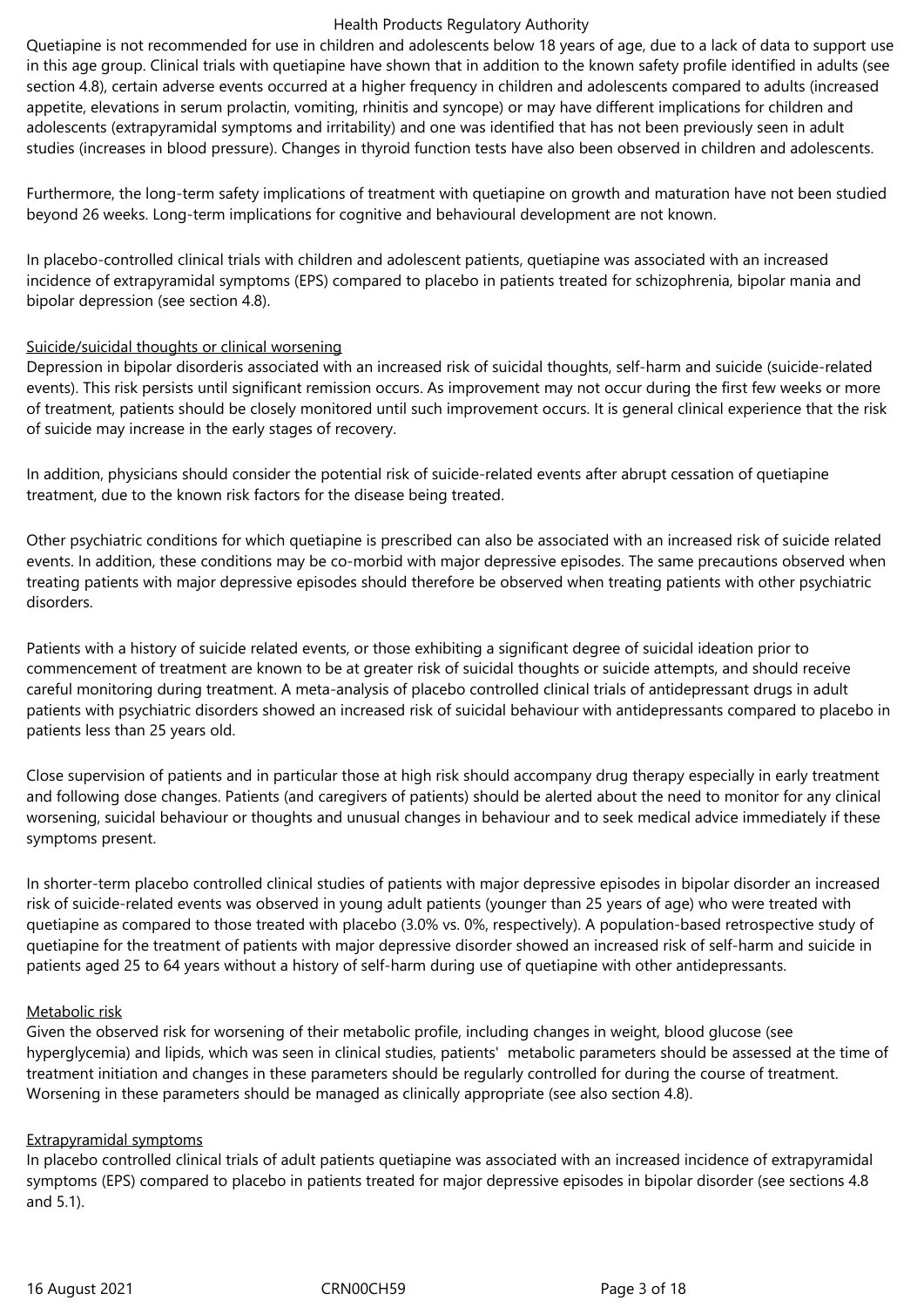The use of quetiapine has been associated with the development of akathisia, characterised by a subjectively unpleasant or distressing restlessness and need to move often accompanied by an inability to sit or stand still. This is most likely to occur within the first few weeks of treatment. In patients who develop these symptoms, increasing the dose may be detrimental.

#### Tardive dyskinesia

If signs and symptoms of tardive dyskinesia appear, dose reduction or discontinuation of quetiapine should be considered. The symptoms of tardive dyskinesia can worsen or even arise after discontinuation of treatment (see section 4.8).

#### Somnolence and dizziness

Quetiapine treatment has been associated with somnolence and related symptoms, such as sedation (see section 4.8). In clinical trials for treatment of patients with bipolar depression, onset was usually within the first 3 days of treatment and was predominantly of mild to moderate intensity. Patients experiencing somnolence of severe intensity may require more frequent contact for a minimum of 2 weeks from onset of somnolence, or until symptoms improve and treatment discontinuation may need to be considered.

#### Orthostatic hypotension

Quetiapine treatment has been associated with orthostatic hypotension and related dizziness (see section 4.8) which, like somnolence has onset usually during the initial dose-titration period. This could increase the occurrence of accidental injury (fall), especially in the elderly population. Therefore, patients should be advised to exercise caution until they are familiar with the potential effects of the medication.

Quetiapine should be used with caution in patients with known cardiovascular disease, cerebrovascular disease, or other conditions predisposing to hypotension. Dose reduction or more gradual titration should be considered if orthostatic hypotension occurs, especially in patients with underlying cardiovascular disease.

#### Sleep apnoea syndrome

Sleep apnoea syndrome has been reported in patients using quetiapine. In patients receiving concomitant central nervous system depressants and who have a history of or are at risk for sleep apnoea, such as those who are overweight/obese or are male, quetiapine should be used with caution.

#### Seizures

In controlled clinical trials there was no difference in the incidence of seizures in patients treated with quetiapine or placebo. No data is available about the incidence of seizures in patients with a history of seizure disorder. As with other antipsychotics, caution is recommended when treating patients with a history of seizures (see section 4.8).

#### Neuroleptic malignant syndrome

Neuroleptic malignant syndrome has been associated with antipsychotic treatment\_including quetiapine (see section 4.8). Clinical manifestations include hyperthermia, altered mental status, muscular rigidity, autonomic instability, and increased creatine phosphokinase. In such an event, quetiapine should be discontinued and appropriate medical treatment given.

# Severe neutropenia and agranulocytosis

Severe neutropenia (neutrophil count <0.5 x 10 $^9$ /L) has been reported in quetiapine clinical trials. Most cases of severe neutropenia have occurred within a couple of months of starting therapy with quetiapine. There was no apparent dose relationship. During post-marketing experience, some cases were fatal. Possible risk factors for neutropenia include pre-existing low white blood cell count (WBC) and history of drug induced neutropenia. However, some cases occurred in patients without pre-existing risk factors. Quetiapine should be discontinued in patients with a neutrophil count <1.0 x 10<sup>9</sup>/L. Patients should be observed for signs and symptoms of infection and neutrophil counts followed (until they exceed 1.5 x  $10^9$ /L). (See section 5.1).

Neutropenia should be considered in patients presenting with infection or fever, particularly in the absence of obvious predisposing factor(s), and should be managed as clinically appropriate.

Patients should be advised to immediately report the appearance of signs/symptoms consistent with agranulocytosis or infection (e.g., fever, weakness, lethargy, or sore throat) at any time during quetiapine therapy. Such patients should have a WBC count and an absolute neutrophil count (ANC) performed promptly, especially in the absence of predisposing factors.

#### Anti-cholinergic (muscarinic) effects

16 August 2021 CRN00CH59 Page 4 of 18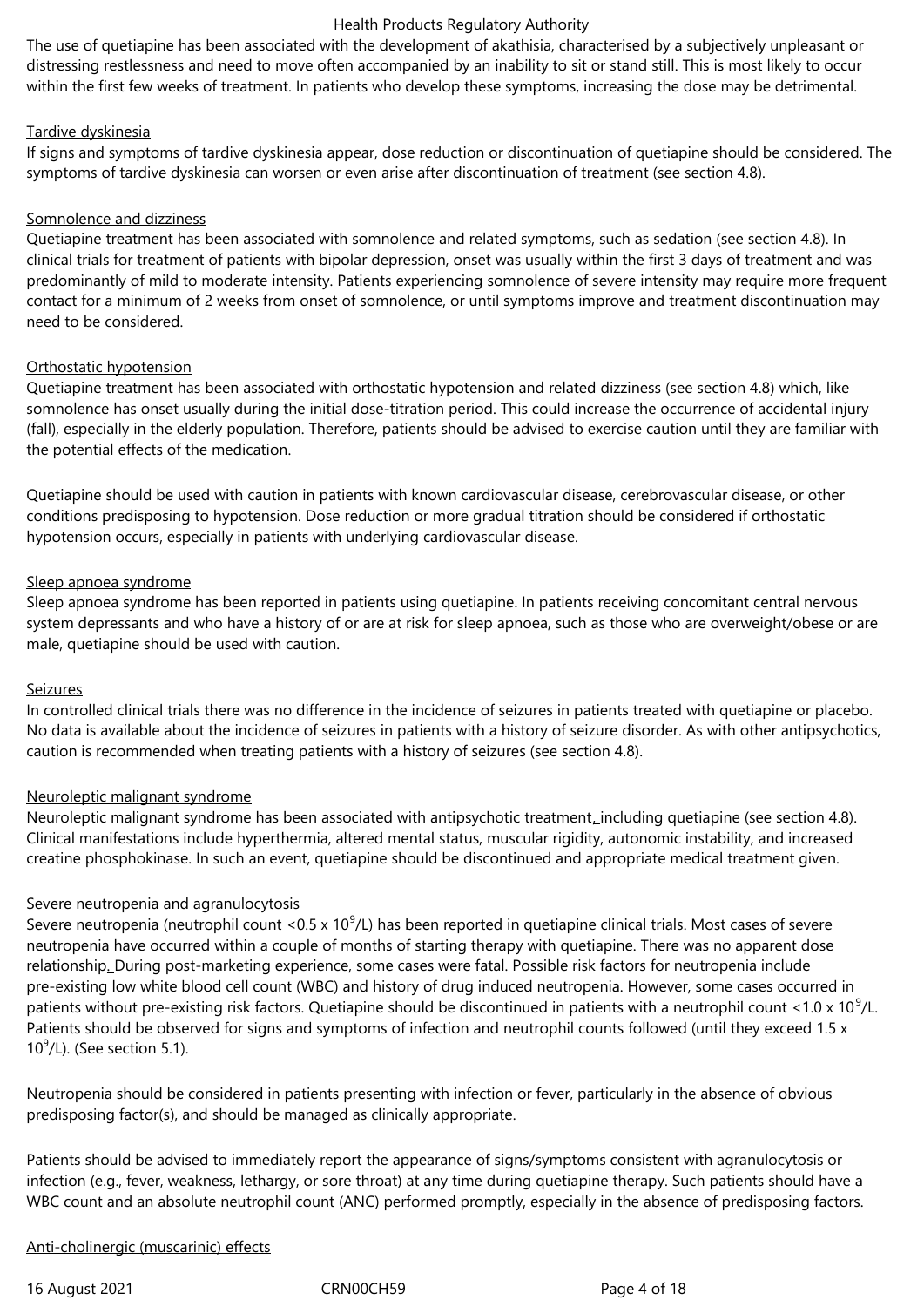Norquetiapine, an active metabolite of quetiapine, has moderate to strong affinity for several muscarinic receptor subtypes. This contributes to ADRs reflecting anti-cholinergic effects when quetiapine is used at recommended doses, when used concomitantly with other medications having anti-cholinergic effects, and in the setting of overdose. Quetiapine should be used with caution in patients receiving medications having anti-cholinergic (muscarinic) effects. Quetiapine should be used with caution in patients with a current diagnosis or prior history of urinary retention, clinically significant prostatic hypertrophy, intestinal obstruction or related conditions, increased intraocular pressure or narrow angle glaucoma. (See sections 4.5, 4.8, 5.1 and 4.9.)

Interactions

See section 4.5.

Concomitant use of quetiapine with a strong hepatic enzyme inducer such as carbamazepine or phenytoin substantially decreases quetiapine plasma concentrations, which could affect the efficacy of quetiapine therapy. In patients receiving a hepatic enzyme inducer, initiation of quetiapine treatment should only occur if the physician considers that the benefits of quetiapine outweigh the risks of removing the hepatic enzyme inducer. It is important that any change in the inducer is gradual, and if required, replaced with a non-inducer (e.g. sodium valproate).

#### Weight

Weight gain has been reported in patients who have been treated with quetiapine, and should be monitored and managed as clinically appropriate as in accordance with utilized antipsychotic guidelines (see sections 4.8 and 5.1).

#### **Hyperglycaemia**

Hyperglycaemia and/or development or exacerbation of diabetes occasionally associated with ketoacidosis or coma has been reported rarely, including some fatal cases (see section 4.8). In some cases, a prior increase in body weight has been reported which may be a predisposing factor. Appropriate clinical monitoring is advisable in accordance with utilised antipsychotic guidelines. Patients treated with any antipsychotic agent including quetiapine, should be observed for signs and symptoms of hyperglycaemia, (such as polydipsia, polyuria, polyphagia and weakness) and patients with diabetes mellitus or with risk factors for diabetes mellitus should be monitored regularly for worsening of glucose control. Weight should be monitored regularly.

# **Lipids**

Increases in triglycerides, LDL and total cholesterol, and decreases in HDL cholesterol have been observed in clinical trials with quetiapine (see section 4.8). Lipid changes should be managed as clinically appropriate.

#### QT prolongation

In clinical trials and use in accordance with the SPC, quetiapine was not associated with a persistent increase in absolute QT intervals. In post-marketing QT prolongation was reported with quetiapine at the therapeutic doses (see section 4.8) and in overdose (see section 4.9). As with other antipsychotics, caution should be exercised when quetiapine is prescribed in patients with cardiovascular disease or family history of QT prolongation. Also caution should be exercised when quetiapine is prescribed either with medicines known to increase QT interval, or with concomitant antipsychotics, especially in the elderly, in patients with congenital long QT syndrome, congestive heart failure, heart hypertrophy, hypokalaemia or hypomagnesaemia (see section 4.5).

# Cardiomyopathy and myocarditis

Cardiomyopathy and myocarditis have been reported in clinical trials and during the post-marketing experience (see section 4.8). In patients with suspected cardiomyopathy or myocarditis discontinuation of quetiapine should be considered.

#### Withdrawal

Acute withdrawal symptoms such as insomnia, nausea, headache, diarrhoea, vomiting, dizziness and irritability have been described after abrupt cessation of quetiapine. Gradual withdrawal over a period of at least one to two weeks is advisable (see section 4.8).

#### Elderly patients with dementia-related psychosis

Quetiapine is not approved for the treatment of dementia-related psychosis.

An approximately 3-fold increased risk of cerebrovascular adverse events has been seen in randomised placebo controlled trials in the dementia population with some atypical antipsychotics. The mechanism for this increased risk is not known. An increased risk cannot be excluded for other antipsychotics or other patient populations. Quetiapine should be used with caution in patients with risk factors for stroke.

16 August 2021 CRN00CH59 Page 5 of 18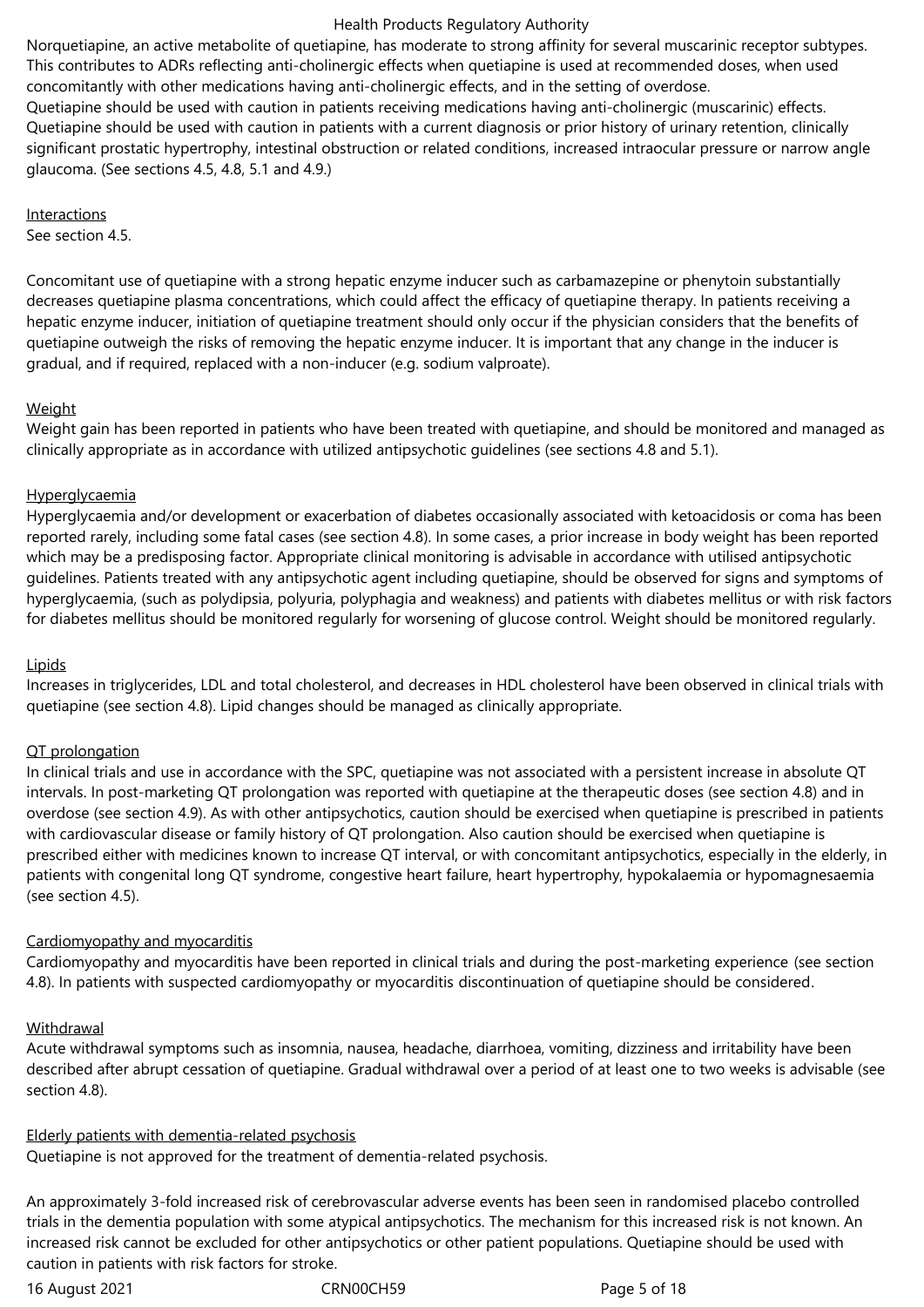In a meta-analysis of atypical antipsychotics, it has been reported that elderly patients with dementia-related psychosis are at an increased risk of death compared to placebo. In two 10-week placebo-controlled quetiapine studies in the same patient population (n=710; mean age: 83 years; range: 56-99 years) the incidence of mortality in quetiapine treated patients was 5.5% versus 3.2% in the placebo group. The patients in these trials died from a variety of causes that were consistent with expectations for this population.

#### Elderly patients with Parkinson's disease (PD)/parkinsonism

A population-based retrospective study of quetiapine for the treatment of patients with MDD, showed an increased risk of death during use of quetiapine in patients aged >65 years. This association was not present when patients with PD were removed from the analysis. Caution should be exercised if quetiapine is prescribed to elderly patients with PD.

#### **Dysphagia**

Dysphagia (see section 4.8) has been reported with quetiapine. Quetiapine should be used with caution in patients at risk for aspiration pneumonia.

#### Constipation and intestinal obstruction

Constipation represents a risk factor for intestinal obstruction. Constipation and intestinal obstruction have been reported with quetiapine (see section 4.8). This includes fatal reports in patients who are at higher risk of intestinal obstruction, including those that are receiving multiple concomitant medications that decrease intestinal motility and/or may not report symptoms of constipation. Patients with intestinal obstruction/ileus should be managed with close monitoring and urgent care.

#### Venous thromboembolism (VTE)

Cases of venous thromboembolism (VTE) have been reported with antipsychotic drugs. Since patients treated with antipsychotics often present with acquired risk factors for VTE, all possible risk factors for VTE should be identified before and during treatment with quetiapine and preventive measures undertaken.

#### Pancreatitis

Pancreatitis has been reported in clinical trials and during post marketing experience. Among post marketing reports, while not all cases were confounded by risk factors, many patients had factors which are known to be associated with pancreatitis such as increased triglycerides (see section 4.4), gallstones, and alcohol consumption.

#### Additional information

Quetiapine data in combination with divalproex or lithium in acute moderate to severe manic episodes is limited; however, combination therapy was well tolerated (see sections 4.8 and 5.1). The data showed an additive effect at week 3.

#### Misuse and abuse

Cases of misuse and abuse have been reported. Caution may be needed when prescribing quetiapine to patients with a history of alcohol or drug abuse.

#### Quetex contains sodium, lactose

This medicinal product contains less than 1 mmol sodium (23 mg) per film-coated tablet, that is to say essentially 'sodium-free'.

Patients with rare hereditary problems of galactose intolerance, total lactase deficiency or glucose-galactose malabsorption should not take this medicinal product.

# **4.5 Interaction with other medicinal products and other forms of interactions**

Given the primary central nervous system effects of quetiapine, quetiapine should be used with caution in combination with other centrally acting medicinal products and alcohol.

Caution should be exercised treating patients receiving other medications having anti-cholinergic (muscarinic) effects (see section 4.4).

Cytochrome P450 (CYP) 3A4 is the enzyme that is primarily responsible for the cytochrome P450 mediated metabolism of quetiapine. In an interaction study in healthy volunteers, concomitant administration of quetiapine (dose of 25 mg) with ketoconazole, a CYP3A4 inhibitor, caused a 5- to 8-fold increase in the AUC of quetiapine. On the basis of this, concomitant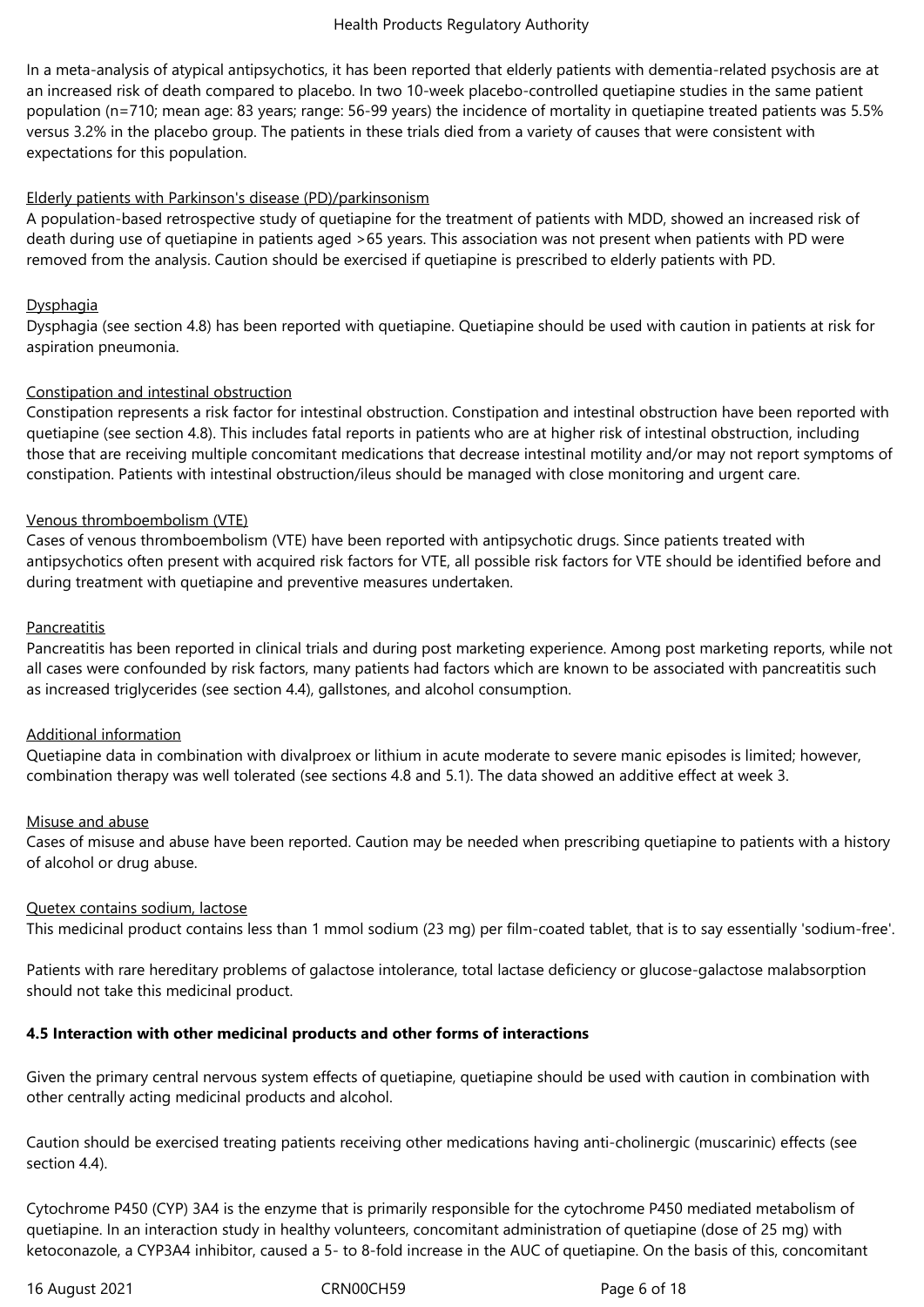use of quetiapine with CYP3A4 inhibitors is contraindicated. It is also not recommended to consume grapefruit juice while on quetiapine therapy.

In a multiple dose trial in patients to assess the pharmacokinetics of quetiapine given before and during treatment with carbamazepine (a known hepatic enzyme inducer), co-administration of carbamazepine significantly increased the clearance of quetiapine. This increase in clearance reduced systemic quetiapine exposure (as measured by AUC) to an average of 13% of the exposure during administration of quetiapine alone; although a greater effect was seen in some patients. As a consequence of this interaction, lower plasma concentrations can occur, which could affect the efficacy of quetiapine therapy. Co‑administration of quetiapine and phenytoin (another microsomal enzyme inducer) caused a greatly increased clearance of quetiapine by approx. 450%. In patients receiving a hepatic enzyme inducer, initiation of quetiapine treatment should only occur if the physician considers that the benefits of quetiapine outweigh the risks of removing the hepatic enzyme inducer. It is important that any change in the inducer is gradual, and if required, replaced with a non-inducer (e.g. sodium valproate) (see section 4.4).

The pharmacokinetics of quetiapine were not significantly altered by co-administration of the antidepressants imipramine (a known CYP 2D6 inhibitor) or fluoxetine (a known CYP 3A4 and CYP 2D6 inhibitor).

The pharmacokinetics of quetiapine were not significantly altered by co-administration of the antipsychotics risperidone or haloperidol. Concomitant use of quetiapine and thioridazine caused an increased clearance of quetiapine with approx. 70%.

The pharmacokinetics of quetiapine were not altered following co-administration with cimetidine.

The pharmacokinetics of lithium were not altered when co-administered with quetiapine.

In a 6-week, randomised, study of lithium and quetiapine prolonged release versus placebo and quetiapine prolonged release in adult patients with acute mania, a higher incidence of extrapyramidal related events (in particular tremor), somnolence, and weight gain were observed in the lithium add-on group compared to the placebo add-on group (see section 5.1).

The pharmacokinetics of sodium valproate and quetiapine were not altered to a clinically relevant extent when co-administered. A retrospective study of children and adolescents who received valproate, quetiapine, or both, found a higher incidence of leucopenia and neutropenia in the combination group versus the monotherapy groups.

Formal interaction studies with commonly used cardiovascular medicinal products have not been performed.

Caution should be exercised when quetiapine is used concomitantly with medicinal products known to cause electrolyte imbalance or to increase QT interval.

There have been reports of false positive results in enzyme immunoassays for methadone and tricyclic antidepressants in patients who have taken quetiapine. Confirmation of questionable immunoassay screening results by an appropriate chromatographic technique is recommended.

#### **4.6 Fertility, pregnancy and lactation**

#### **Pregnancy**

#### *First trimester*

The moderate amount of published data from exposed pregnancies (i.e. between 300-1000 pregnancy outcomes), including individual reports and some observational studies do not suggest an increased risk of malformations due to treatment. However, based on all available data, a definite conclusion cannot be drawn. Animal studies have shown reproductive toxicity (see section 5.3). Therefore, quetiapine should only be used during pregnancy if the benefits justify the potential risks

#### *Third trimester*

Neonates exposed to antipsychotics (including quetiapine) during the third trimester of pregnancy are at risk of adverse reactions including extrapyramidal and/or withdrawal symptoms that may vary in severity and duration following delivery. There have been reports of agitation, hypertonia, hypotonia, tremor, somnolence, respiratory distress, or feeding disorder. Consequently, newborns should be monitored carefully.

#### Breast-feeding

16 August 2021 CRN00CH59 Page 7 of 18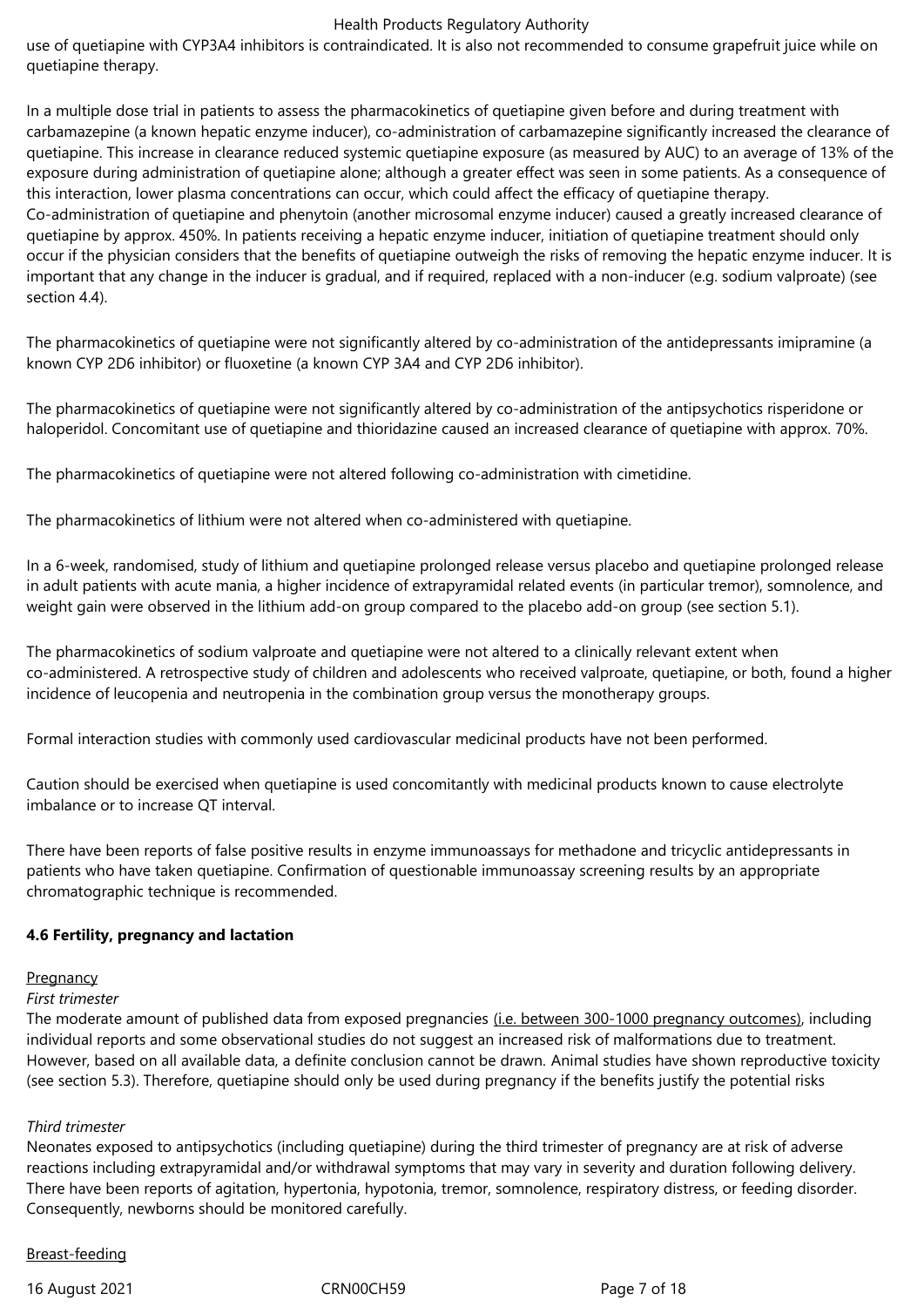Based on very limited data from published reports on quetiapine excretion into human breast milk, excretion of quetiapine at therapeutic doses appears to be inconsistent. Due to lack of robust data, a decision must be made whether to discontinue breast-feeding or to discontinue quetiapine therapy taking into account the benefit of breast-feeding for the child and the benefit of therapy for the woman.

#### Fertility

The effects of quetiapine on human fertility have not been assessed. Effects related to elevated prolactin levels were seen in rats, although these are not directly relevant to humans (see section 5.3).

#### **4.7 Effects on ability to drive and use machines**

Given its primary central nervous system effects, quetiapine may interfere with activities requiring mental alertness. Therefore, patients should be advised not to drive or operate machinery, until individual susceptibility to this is known.

#### **4.8 Undesirable effects**

#### Summary of the safety profile

The most commonly reported Adverse Drug Reactions (ADRs) with quetiapine (*≥*10%) are somnolence, dizziness, headache, dry mouth, withdrawal (discontinuation) symptoms, elevations in serum triglyceride levels, elevations in total cholesterol (predominantly LDL cholesterol), decreases in HDL cholesterol, weight gain, decreased haemoglobin and extrapyramidal symptoms.

#### Tabulated list of adverse reactions

The incidences of ADRs associated with quetiapine therapy, are tabulated below (Table 1) according to the format recommended by the Council for International Organizations of Medical Sciences (CIOMS III Working Group 1995).

#### **Table 1: ADRs associated with quetiapine therapy**

The following frequency estimates are used in assessing

| adverse events:        |                                               |
|------------------------|-----------------------------------------------|
| Very common: $(21/10)$ |                                               |
| Common:                | $(≥1/100$ to <1/10)                           |
| Uncommon:              | $( \geq 1/1,000 \text{ to } < 1/100 )$        |
| Rare:                  | $(≥1/10,000$ to <1/1,000)                     |
| Very rare:             | (<1/10,000)                                   |
| Not known:             | (cannot be estimated from the available data) |
|                        |                                               |

| Adverse Drug Reactions (ADRs) by System Organ Class and Frequency |                                       |                                                                                                                                                                                                                                  |  |  |  |
|-------------------------------------------------------------------|---------------------------------------|----------------------------------------------------------------------------------------------------------------------------------------------------------------------------------------------------------------------------------|--|--|--|
| <b>MedDRA</b><br><b>System Organ Class</b>                        | <b>Frequency</b>                      | <b>ADRs</b>                                                                                                                                                                                                                      |  |  |  |
|                                                                   | Very common                           | Decreased haemoglobin <sup>22</sup>                                                                                                                                                                                              |  |  |  |
| <b>Blood and lymphatic system disorders</b>                       | Common                                | Leucopenia <sup>1, 28,</sup> Decreased neutrophil count,<br>Eosinophils increased <sup>27</sup>                                                                                                                                  |  |  |  |
|                                                                   | <b>Uncommon</b>                       | Neutropenia <sup>1</sup> , Thrombocytopenia, Anaemia,<br>Platelet count decreased <sup>13</sup>                                                                                                                                  |  |  |  |
|                                                                   | Agranulocytosis <sup>26</sup><br>Rare |                                                                                                                                                                                                                                  |  |  |  |
|                                                                   | <b>Uncommon</b>                       | Hypersensitivity (including allergic skin reactions)                                                                                                                                                                             |  |  |  |
| Immune system disorders                                           | <b>Very rare</b>                      | Anaphylactic reaction <sup>5</sup>                                                                                                                                                                                               |  |  |  |
| <b>Endocrine disorders</b>                                        | Common                                | Hyperprolactinaemia <sup>15</sup> Decreases in total $T_4^{24}$<br>Decreases in free $T_4^{24}$ Decreases in total $T_3^{24}$<br>Increases in TSH <sup>24</sup>                                                                  |  |  |  |
|                                                                   | <b>Uncommon</b>                       | Decreases in free $T_3^{24}$ , hypothyroidism <sup>21</sup>                                                                                                                                                                      |  |  |  |
|                                                                   | <b>Very rare</b>                      | Inappropriate antidiuretic hormone secretion                                                                                                                                                                                     |  |  |  |
| <b>Metabolism and nutrition disorders</b>                         | Very common                           | Elevations in serum triglyceride levels $^{10, 30}$ ,<br>Elevations in total cholesterol (predominantly LDL<br>cholesterol) <sup>11, 30</sup> , Decreases in HDL cholesterol <sup>17, 30</sup> ,<br>Weight gain <sup>8, 30</sup> |  |  |  |
|                                                                   | Common                                | Increased appetite, Blood glucose increased to                                                                                                                                                                                   |  |  |  |

16 August 2021 CRN00CH59 Page 8 of 18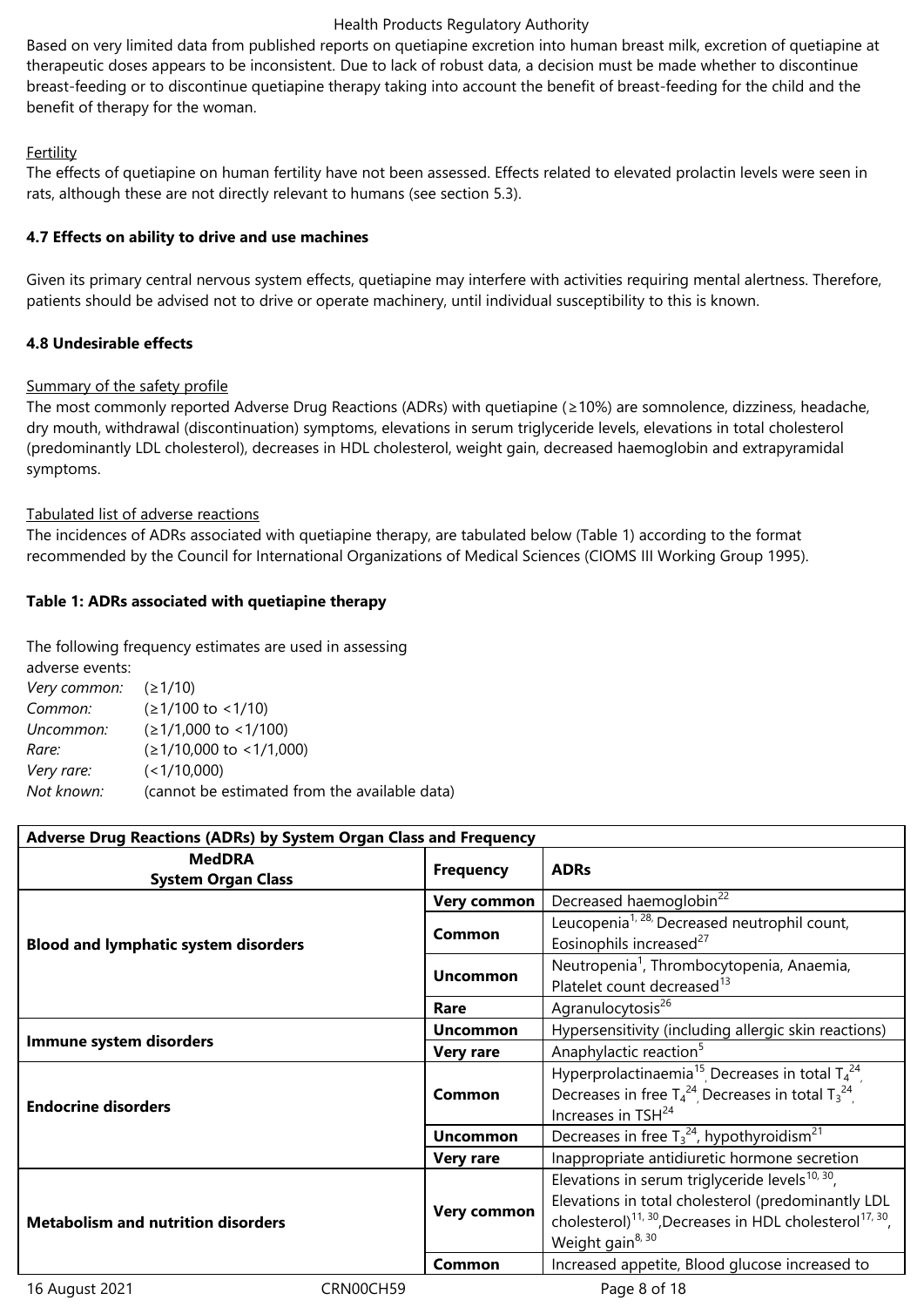|                                                             |                  | hyperglycaemic levels <sup>6, 30</sup>                               |  |
|-------------------------------------------------------------|------------------|----------------------------------------------------------------------|--|
|                                                             | <b>Uncommon</b>  | Hyponatraemia <sup>19</sup> , Diabetes mellitus <sup>1, 5</sup> ,    |  |
|                                                             |                  | Exacerbation of pre-existing diabetes                                |  |
|                                                             | Rare             | Metabolic syndrome <sup>29</sup>                                     |  |
|                                                             |                  | Abnormal dreams and nightmares, Suicidal                             |  |
|                                                             | <b>Common</b>    | ideation and suicidal behaviour <sup>20</sup>                        |  |
| <b>Psychiatric disorders</b>                                | Rare             | Somnambulism and related reactions such as                           |  |
|                                                             |                  | sleep talking and sleep related eating disorder                      |  |
|                                                             |                  | Dizziness <sup>4, 16</sup> , Somnolence <sup>2, 16</sup> , Headache, |  |
|                                                             | Very common      | Extrapyramidal symptoms <sup>1, 21</sup>                             |  |
| Nervous system disorders                                    | Common           | Dysarthria                                                           |  |
|                                                             | <b>Uncommon</b>  | Seizure <sup>1</sup> , Restless legs syndrome, Tardive               |  |
|                                                             |                  | dyskinesia <sup>1, 5</sup> , Syncope <sup>4, 16</sup>                |  |
| <b>Eye disorders</b>                                        | Common           | Vision blurred                                                       |  |
|                                                             | <b>Common</b>    | Tachycardia <sup>4</sup> , Palpitations <sup>23</sup>                |  |
| <b>Cardiac disorders</b>                                    | <b>Uncommon</b>  | QT prolongation <sup>1, 12, 18</sup> , Bradycardia <sup>32</sup>     |  |
|                                                             | <b>Not known</b> | Cardiomyopathy, Myocarditis                                          |  |
|                                                             | Common           | Orthostatic hypotension <sup>4, 16</sup>                             |  |
| <b>Vascular disorders</b>                                   | Rare             | Venous thromboembolism <sup>1</sup>                                  |  |
|                                                             | <b>Not known</b> | Stroke <sup>33</sup>                                                 |  |
| Respiratory, thoracic and mediastinal disorders             | Common           | Dyspnoea <sup>23</sup>                                               |  |
|                                                             | <b>Uncommon</b>  | Rhinitis                                                             |  |
|                                                             | Very common      | Dry mouth                                                            |  |
| <b>Gastrointestinal disorders</b>                           | Common           | Constipation, Dyspepsia, Vomiting <sup>25</sup>                      |  |
|                                                             | <b>Uncommon</b>  | Dysphagia <sup>7</sup>                                               |  |
|                                                             | Rare             | Pancreatitis <sup>1</sup> , Intestinal obstruction/Ileus             |  |
|                                                             | <b>Common</b>    | Elevations in serum alanine aminotransaminase                        |  |
| <b>Hepatobiliary disorders</b>                              |                  | (ALT) <sup>3</sup> , Elevations in gamma-GT levels <sup>3</sup>      |  |
|                                                             | <b>Uncommon</b>  | Elevations in serum aspartate transaminase $(AST)^3$                 |  |
|                                                             | Rare             | Jaundice <sup>5</sup> , Hepatitis                                    |  |
|                                                             | <b>Very rare</b> | Angioedema <sup>5</sup> , Stevens-Johnson syndrome <sup>5</sup>      |  |
| Skin and subcutaneous tissue disorders                      |                  | Toxic epidermal necrolysis, Erythema multiforme,                     |  |
|                                                             | Not known        | Drug Reaction with Eosinophilia and Systemic                         |  |
|                                                             |                  | Symptoms (DRESS), Cutaneous vasculitus                               |  |
| Musculoskeletal and connective tissue disorders             | <b>Very rare</b> | Rhabdomyolysis                                                       |  |
| <b>Renal and urinary disorders</b>                          | <b>Uncommon</b>  | Urinary retention                                                    |  |
| Pregnancy, puerperium and perinatal conditions              | Not known        | Drug withdrawal syndrome neonatal <sup>31</sup>                      |  |
|                                                             | <b>Uncommon</b>  | Sexual dysfunction                                                   |  |
| <b>Reproductive system and breast disorders</b>             | Rare             | Priapism, Galactorrhoea, Breast swelling,                            |  |
|                                                             |                  | Menstrual disorder                                                   |  |
|                                                             | Very common      | Withdrawal (discontinuation) symptoms <sup>1, 9</sup>                |  |
| <b>General disorders and administration site conditions</b> | <b>Common</b>    | Mild asthenia, Peripheral oedema, Irritability,                      |  |
|                                                             |                  | Pyrexia                                                              |  |
|                                                             | Rare             | Neuroleptic malignant syndrome <sup>1</sup> , hypothermia            |  |
| <b>Investigations</b>                                       | Rare             | Elevations in blood creatine phosphokinase <sup>14</sup>             |  |

- 1. See section 4.4
- 2. Somnolence may occur, usually during the first two weeks of treatment and generally resolves with the continued administration of quetiapine.
- 3. Asymptomatic elevations (shift from normal to > 3x ULN at any time) in serum transaminase (ALT, AST) or gamma-GT-levels have been observed in some patients administered quetiapine. These elevations were usually reversible on continued quetiapine treatment.
- 4. As with other antipsychotics with alpha<sub>1</sub> adrenergic blocking activity, quetiapine may commonly induce orthostatic hypotension, associated with dizziness, tachycardia and, in some patients, syncope, especially during the initial dose-titration period. (see section 4.4 ).
- 5. Calculation of frequency for these ADRs has been taken from postmarketing data only.
- 6. Fasting blood glucose ≥126mg/dL (≥7.0 mmol/L) or a non fasting blood glucose ≥200mg/dL (≥11.1 mmol/L) on at least one occasion.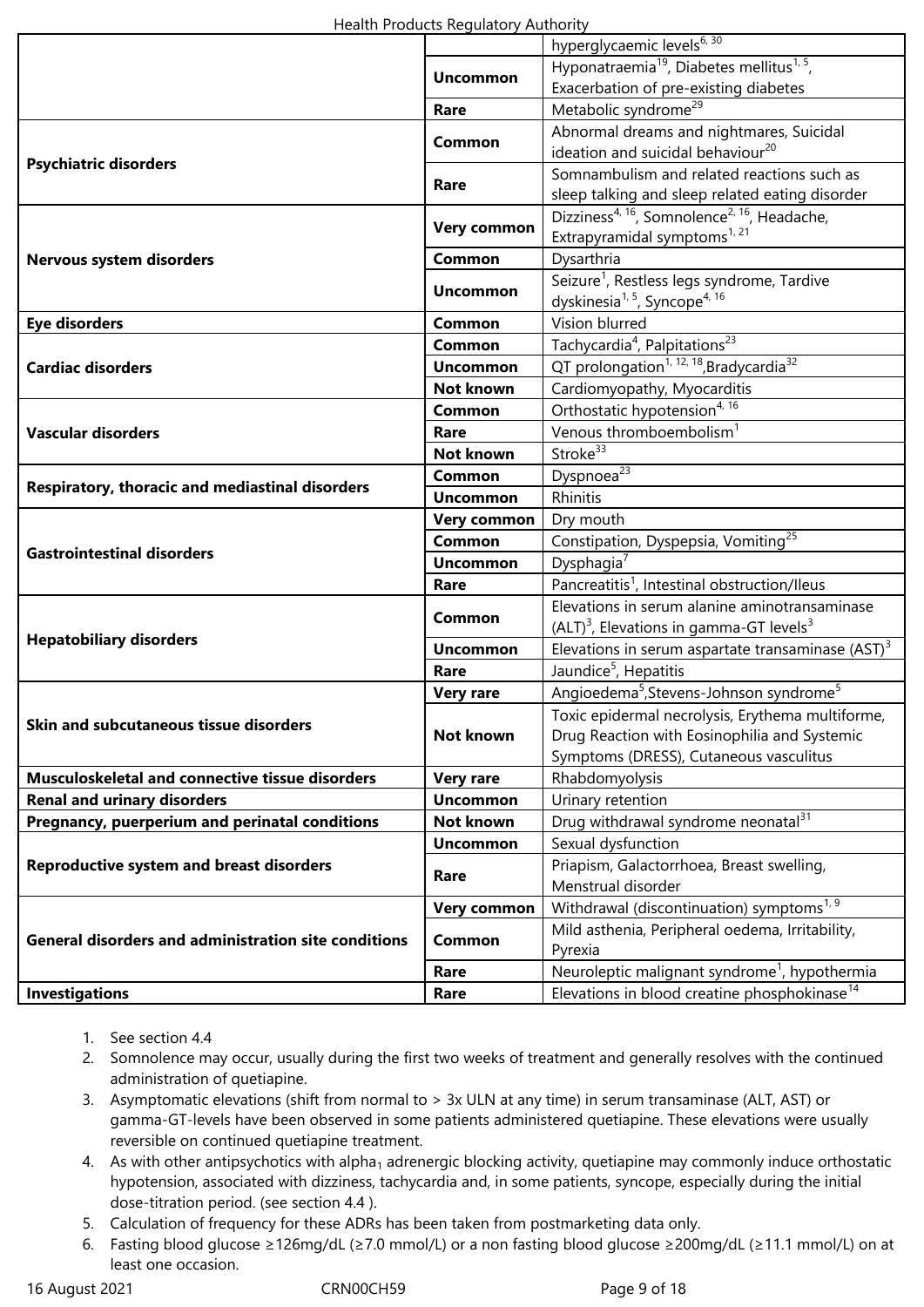- 7. An increase in the rate of dysphagia with quetiapine vs. placebo was only observed in the clinical trials in bipolar depression.
- 8. Based on >7% increase in body weight from baseline. Occurs predominantly during the early weeks of treatment in adults.
- 9. The following withdrawal symptoms have been observed most frequently in acute placebo-controlled, monotherapy clinical trials, which evaluated discontinuation symptoms: insomnia, nausea, headache, diarrhoea, vomiting, dizziness, and irritability. The incidence of these reactions had decreased significantly after 1 week post-discontinuation.
- 10. Triglycerides ≥200mg/dL (≥2.258 mmol/L) (patients ≥18 years of age) or ≥150 mg/dL (≥1.694 mmol/L) (patients <18 years of age) on at least one occasion.
- 11. Cholesterol ≥240mg/dL (≥6.2064 mmol/L) (patients ≥18 years of age) or ≥200 mg/dL (≥5.172 mmol/L) (patients <18 years of age) on at least one occasion. An increase in LDL cholesterol of ≥30 mg/dL (≥0.769 mmol/L) has been very commonly observed. Mean change among patients who had this increase was 41.7 mg/dL (≥1.07 mmol/L).
- 12. See text below.
- 13. Platelets ≤100 x 10<sup>9</sup>/L on at least one occasion.
- 14. Based on clinical trial adverse event reports of blood creatine phosphokinase increase not associated with neuroleptic malignant syndrome.
- 15. Prolactin levels (patients>18 years of age): >20 microgram/L (>869.56 pmol/L) males; >30 microgram/L (>1304.34 pmol/L) females at any time.
- 16. May lead to falls.
- 17. HDL cholesterol: <40 mg/dL (1.025 mmol/L) males; <50 mg/dL (1.282 mmol/L) females at any time.
- 18. Incidence of patients who have a QTc shift from <450 msec to ≥450 msec with a ≥30 msec increase. In placebo-controlled trials with quetiapine the mean change and the incidence of patients who have a shift to a clinically significant level is similar between quetiapine and placebo.
- 19. Shift from >132 mmol/L to ≤132 mmol/L on at least one occasion.
- 20. Cases of suicidal ideation and suicidal behaviours have been reported during quetiapine therapy or early after treatment discontinuation (see sections 4.4 and 5.1).
- 21. See section 5.1
- 22. Decreased haemoglobin to ≤13 g/dL (8.07 mmol/L) males, ≤12 g/dL (7.45 mmol/L) females on at least one occasion occurred in 11% of quetiapine patients in all trials including open label extensions. For these patients, the mean maximum decrease in hemoglobin at any time was -1.50 g/dL.
- 23. These reports often occurred in the setting of tachycardia, dizziness, orthostatic hypotension, and/or underlying cardiac/respiratory disease.
- 24. Based on shifts from normal baseline to potentially clinically important value at any time post-baseline in all trials. Shifts in total T<sub>4</sub>, free T<sub>4</sub>, total T<sub>3</sub> and free T<sub>3</sub> are defined as <0.8 x LLN (pmol/L) and shift in TSH is >5 mIU/L at any time.
- 25. Based upon the increased rate of vomiting in elderly patients (≥65 years of age).
- 26. Based on shift in neutrophils from >=1.5 x 10<sup>9</sup>/L at baseline to <0.5 x 10<sup>9</sup>/L at any time during treatment and based on patients with severe neutropenia (<0.5 x 10<sup>9</sup>/L) and infection during all quetiapine clinical trials (see section 4.4).
- 27. Based on shifts from normal baseline to potentially clinically important value at any time post-baseline in all trials. Shifts in eosinophils are defined as >1 x 10<sup>9</sup> cells/L at any time.
- 28. Based on shifts from normal baseline to potentially clinically important value at any time post-baseline in all trials. Shifts in WBCs are defined as  $\leq 3 \times 10^9$  cells/L at any time.
- 29. Based on adverse event reports of metabolic syndrome from all clinical trials with quetiapine.
- 30. In some patients, a worsening of more than one of the metabolic factors of weight, blood glucose and lipids was observed in clinical studies (see section 4.4).
- 31. See section 4.6.
- 32. May occur at or near initiation of treatment and be associated with hypotension and/or syncope. Frequency based on adverse event reports of bradycardia and related events in all clinical trials with quetiapine.
- 33. Based on one retrospective non-randomised epidemiological study.

Cases of QT-prolongation, ventricular arrhythmia, sudden unexplained death, cardiac arrest and Torsades de Pointes have been reported with the use of antipsychotics and are considered class effects.

Severe cutaneous adverse reactions (SCARs), including Stevens-Johnson syndrome (SJS), toxic epidermal necrolysis (TEN), drug reaction with eosinophilia and systemic symptoms (DRESS) have been reported in association with quetiapine treatment.

# **Paediatric population**

16 August 2021 CRN00CH59 Page 10 of 18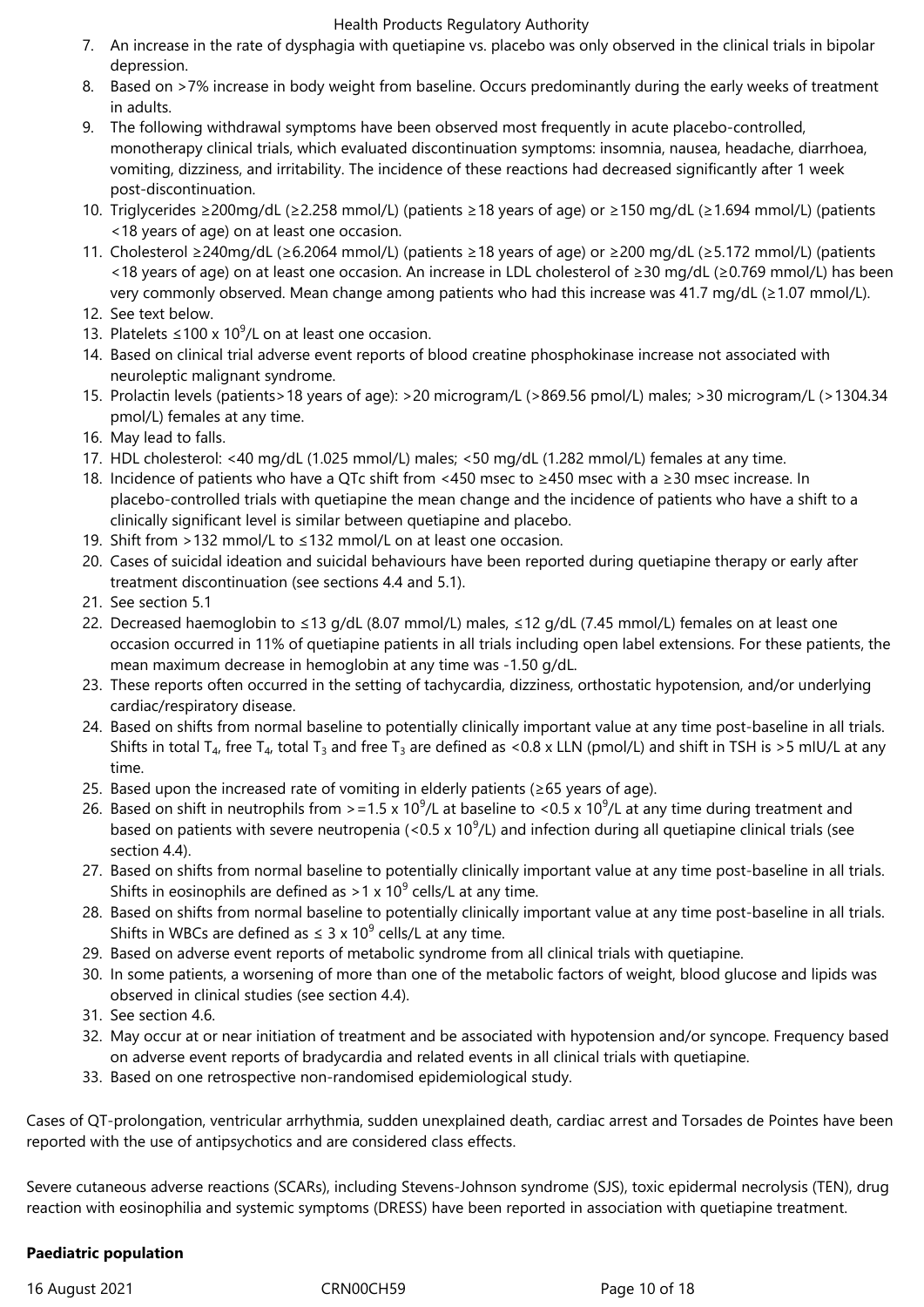adult population or ADRs that have not been identified in the adult population.

# **Table 2: ADRs in children and adolescents associated with quetiapine therapy that occur in a higher frequency than in adults, or not identified in the adult population**

The following frequency estimates are used in assessing adverse events: *Very common:* (*≥*1/10) *Common:* (*≥*1/100 to <1/10) *Uncommon:* (*≥*1/1,000 to <1/100) *Rare:* (*≥*1/10,000 to <1/1,000) *Very rare:* (<1/10,000) *Not known:* (cannot be estimated from the available data)

| Adverse Drug Reactions (ADRs) by System Organ Class and Frequency |                    |                                          |  |  |  |
|-------------------------------------------------------------------|--------------------|------------------------------------------|--|--|--|
| <b>MedDRA</b><br><b>System Organ Class</b>                        | <b>Frequency</b>   | <b>ADRs</b>                              |  |  |  |
| <b>Endocrine disorders</b>                                        | <b>Very common</b> | Elevations in prolactin <sup>1</sup>     |  |  |  |
| <b>Metabolism and nutrition disorders</b>                         | <b>Very common</b> | Increased appetite                       |  |  |  |
|                                                                   | Very common        | Extrapyramidal symptoms <sup>3,4</sup>   |  |  |  |
| Nervous system disorders                                          | Common             | Syncope                                  |  |  |  |
| <b>Vascular disorders</b>                                         | <b>Very common</b> | Increases in blood pressure <sup>2</sup> |  |  |  |
| Respiratory, thoracic and mediastinal disorders                   | Common             | Rhinitis                                 |  |  |  |
| <b>Gastrointestinal disorders</b>                                 | Very common        | Vomiting                                 |  |  |  |
| <b>General disorders and administration site conditions</b>       | Common             | Irritability <sup>3</sup>                |  |  |  |

- 1. Prolactin levels (patients <18 years of age): >20 microgram/L (>869.56 pmol/L) males; >26 microgram/L (>1130.428 pmol/L) females at any time. Less than 1% of patients had an increase to a prolactin level >100 microgram/L.
- 2. Based on shifts above clinically significant thresholds (adapted from the National Institutes of Health criteria) or increases >20 mm Hg for systolic or >10 mm Hg for diastolic blood pressure at any time in two acute (3-6 weeks) placebo-controlled trials in children and adolescents.
- 3. Note: The frequency is consistent to that observed in adults, but might be associated with different clinical implications in children and adolescents as compared to adults.
- 4. See section 5.1

# Reporting of suspected adverse reactions

Reporting suspected adverse reactions after authorisation of the medicinal product is important. It allows continued monitoring of the benefit/risk balance of the medicinal product. Healthcare professionals are asked to report any suspected adverse reactions via the national reporting system: HPRA Pharmacovigilance; website: www.hpra.ie

# **4.9 Overdose**

# **Symptoms**

In general, reported signs and symptoms were those resulting from an exaggeration of the active substance's known pharmacological effects, i.e., drowsiness and sedation, tachycardia, hypotension and anti-cholinergic effects.

Overdose could lead to QT-prolongation, seizures, status epilepticus, rhabdomyolysis, respiratory depression, urinary retention, confusion, delirium, and/or agitation, coma and death. Patients with pre-existing severe cardiovascular disease may be at an increased risk of the effects of overdose. (See section 4.4: Orthostatic hypotension).

# Management

There is no specific antidote to quetiapine. In cases of severe signs, the possibility of multiple drug involvement should be considered, and intensive care procedures are recommended, including establishing and maintaining a patent airway, ensuring adequate oxygenation and ventilation, and monitoring and support of the cardiovascular system.

16 August 2021 **CRN00CH59 Page 11 of 18**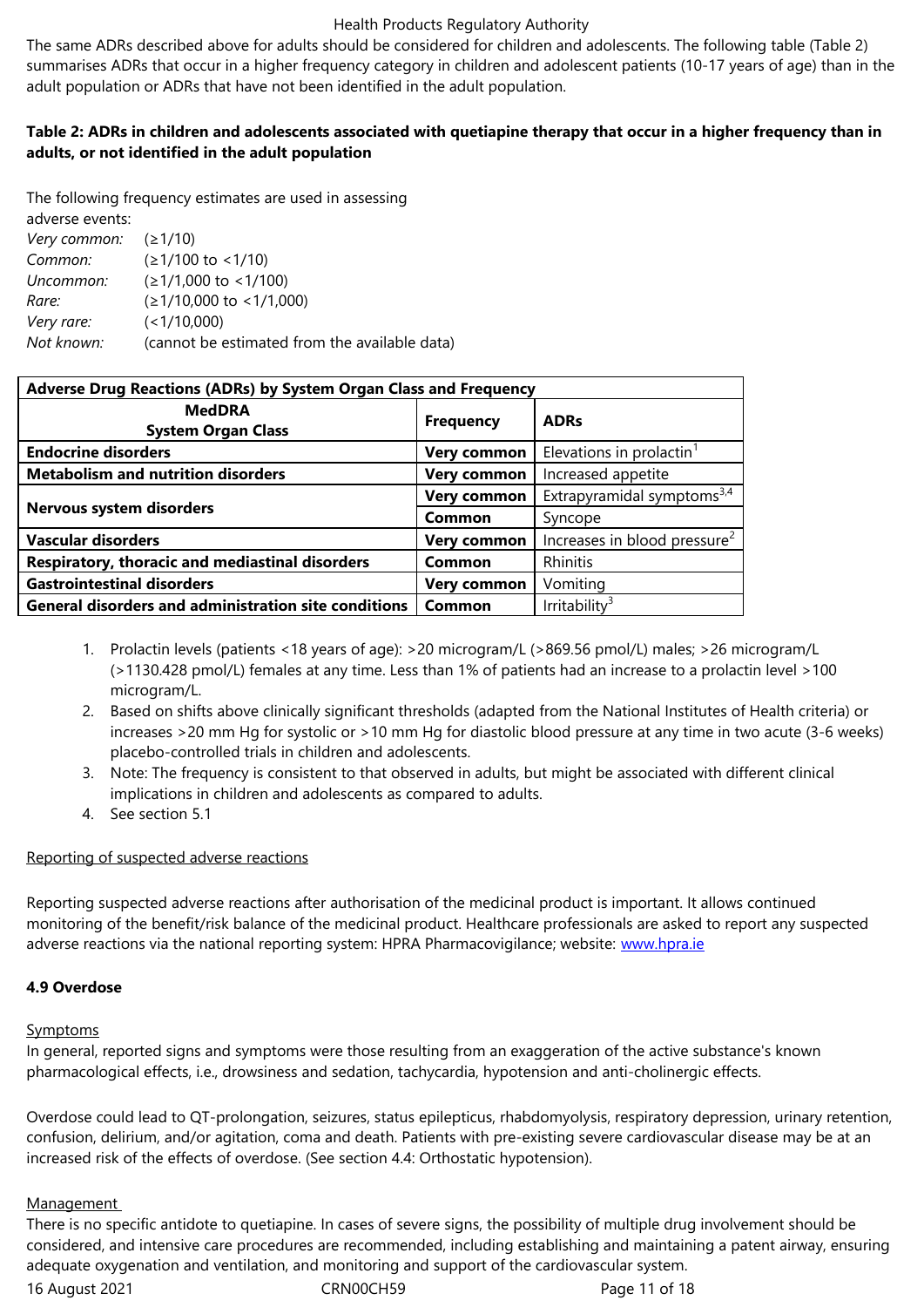Based on public literature, patients with delirium and agitation and a clear anti-cholinergic syndrome may be treated with physostigmine, 1-2 mg (under continuous ECG monitoring). This is not recommended as standard treatment, because of potential negative effect of physostigmine on cardiac conductance. Physostigmine may be used if there are no ECG aberrations. Do not use physostigmine in case of dysrhythmias, any degree of heart block or QRS-widening.

Whilst the prevention of absorption in overdose has not been investigated, gastric lavage can be indicated in severe poisonings and if possible to perform within one hour of ingestion. The administration of activated charcoal should be considered.

In cases of quetiapine overdose, refractory hypotension should be treated with appropriate measures such as intravenous fluids and/or sympathomimetic agents. Epinephrine and dopamine should be avoided, since beta stimulation may worsen hypotension in the setting of quetiapine-induced alpha blockade.

Close medical supervision and monitoring should be continued until the patient recovers.

# **5 PHARMACOLOGICAL PROPERTIES**

# **5.1 Pharmacodynamic properties**

Pharmacotherapeutic group: Antipsychotics; Diazepines, oxazepines and thiazepines ATC code: N05A H04

#### Mechanism of action

Quetiapine is an atypical antipsychotic agent. Quetiapine and the active human plasma metabolite, norquetiapine interact with a broad range of neurotransmitter receptors. Quetiapine and norquetiapine exhibit affinity for brain serotonin (5HT<sub>2</sub>) and dopamine  $D_1$ - and  $D_2$ - receptors. It is this combination of receptor antagonism with a higher selectivity for 5HT<sub>2</sub> relative to D<sub>2</sub>receptors, which is believed to contribute to the clinical antipsychotic properties and low extrapyramidal side effect (EPS) liability of quetiapine compared to typical antipsychotics Quetiapine and norquetiapine have no appreciable affinity at benzodiazepine receptors but high affinity at histaminergic and adrenergic alpha1 receptors and moderate affinity at adrenergic alpha2 receptors. Quetiapine also has low or no affinity for muscarinic receptors, while norquetiapine has moderate to high affinity at several muscarinic receptors, which may explain anti-cholinergic (muscarinic) effects. Inhibition of NET and partial agonist action at 5HT1A sites by norquetiapine may contribute to quetiapine's therapeutic efficacy as an antidepressant.

# Pharmacodynamic effects

Quetiapine is active in tests for antipsychotic activity, such as conditioned avoidance. It also blocks the action of dopamine agonists, measured either behaviourally or electrophysiologically, and elevates dopamine metabolite concentrations, a neurochemical index of  $D_2$ -receptor blockade.

In pre-clinical tests predictive of EPS, quetiapine is unlike typical antipsychotics and has an atypical profile. Quetiapine does not produce dopamine D<sub>2</sub>-receptor supersensitivity after chronic administration. Quetiapine produces only weak catalepsy at effective dopamine  $D_2$ -receptor blocking doses. Quetiapine demonstrates selectivity for the limbic system by producing depolarisation blockade of the mesolimbic but not the nigrostriatal dopamine-containing neurones following chronic administration. Quetiapine exhibits minimal dystonic liability in haloperidol-sensitised or drug-naive Cebus monkeys after acute and chronic administration (see section 4.8).

# Clinical efficacy

# *Schizophrenia*

In three placebo-controlled clinical trials, in patients with schizophrenia, using variable doses of quetiapine, there were no differences between the quetiapine and placebo treatment groups in the incidence of EPS or concomitant use of anti-cholinergics. A placebo-controlled trial evaluating fixed doses of quetiapine across the range of 75 to 750 mg/day showed no evidence of an increase in EPS or the use of concomitant anti-cholinergics. The long-term efficacy of quetiapine immediate release in prevention of schizophrenic relapses has not been verified in blinded clinical trials. In open label trials, in patients with schizophrenia, quetiapine was effective in maintaining the clinical improvement during continuation therapy in patients who showed an initial treatment response, suggesting some long-term efficacy.

#### *Bipolar disorder*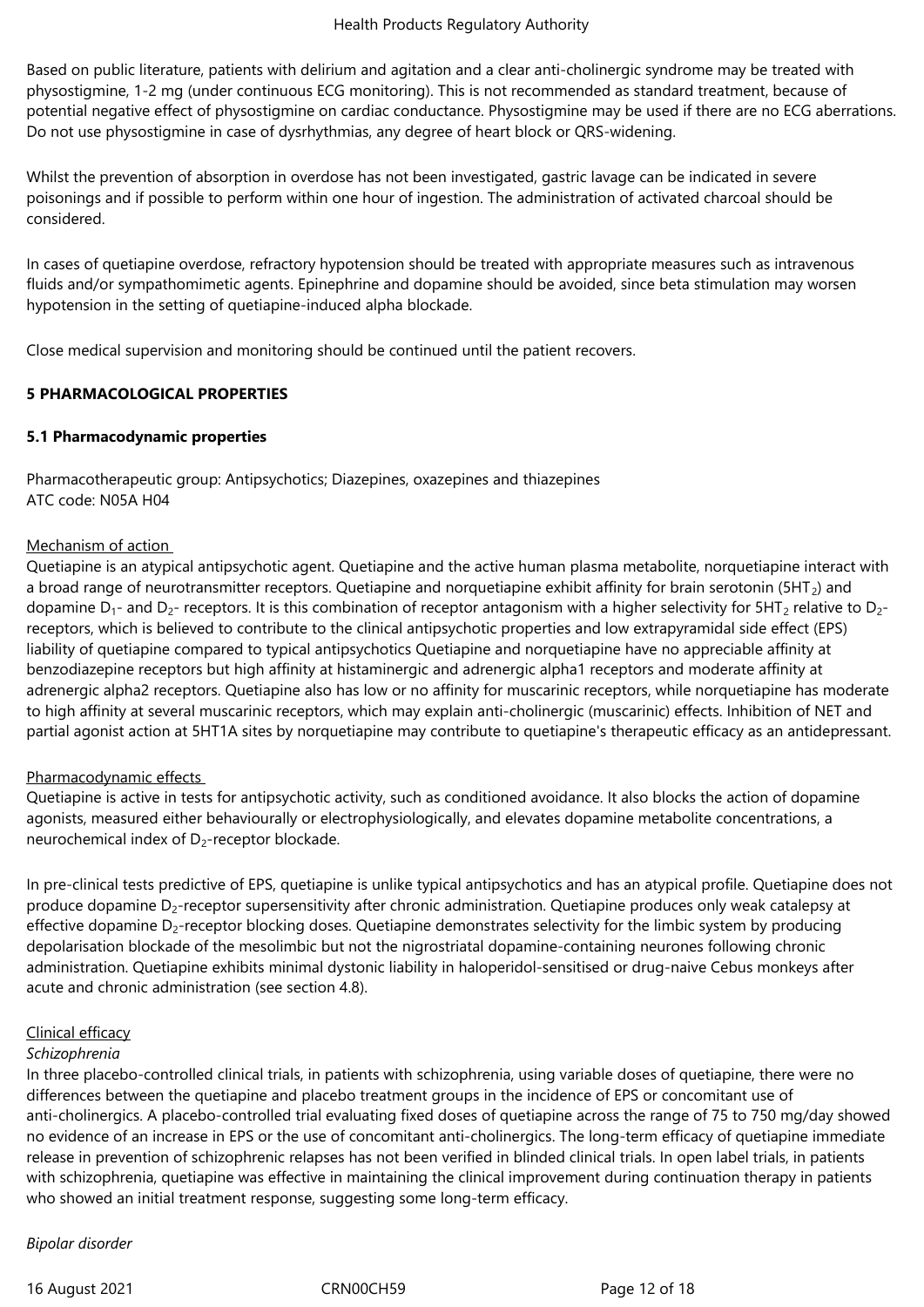In four placebo-controlled clinical trials, evaluating doses of quetiapine up to 800 mg/day for the treatment of moderate to severe manic episodes, two each in monotherapy and as combination therapy to lithium or divalproex, there were no differences between the quetiapine and placebo treatment groups in the incidence of EPS or concomitant use of anti-cholinergics.

In the treatment of moderate to severe manic episodes, quetiapine demonstrated superior efficacy to placebo in reduction of manic symptoms at 3 and 12 weeks, in two monotherapy trials. There are no data from long-term studies to demonstrate quetiapine's effectiveness in preventing subsequent manic or depressive episodes. Quetiapine data in combination with divalproex or lithium in acute moderate to severe manic episodes at 3 and 6 weeks is limited; however, combination therapy was well tolerated. The data showed an additive effect at week 3. A second study did not demonstrate an additive effect at week 6.

The mean last week median dose of quetiapine in responders was approximately 600 mg/day and approximately 85% of the responders were in the dose range of 400 to 800 mg/day.

In 4 clinical trials with a duration of 8 weeks in patients with moderate to severe depressive episodes in bipolar I or bipolar II disorder, quetiapine immediate release 300 mg and 600 mg was significantly superior to placebo treated patients for the relevant outcome measures: mean improvement on the MADRS and for response defined as at least a 50% improvement in MADRS total score from baseline. There was no difference in magnitude of effect between the patients who received 300 mg quetiapine immediate release and those who received 600 mg dose.

In the continuation phase in two of these studies, it was demonstrated that long-term treatment, of patients who responded on quetiapine immediate release 300 mg or 600 mg, was efficacious compared to placebo treatment with respect to depressive symptoms, but not with regard to manic symptoms.

In two recurrence prevention studies evaluating quetiapine in combination with mood stabilizers, in patients with manic, depressed or mixed mood episodes, the combination with quetiapine was superior to mood stabilizers monotherapy in increasing the time to recurrence of any mood event ( manic, mixed or depressed). Quetiapine was administered twice-daily totalling 400 mg to 800 mg a day as combination therapy to lithium or valproate.

In a 6-week, randomised, study of lithium and quetiapine prolonged release versus placebo and quetiapine prolonged release in adult patients with acute mania, the difference in YMRS mean improvement between the lithium add-on group and the placebo add-on group was 2.8 points and the difference in % responders (defined as 50% improvement from baseline on the YMRS) was 11% (79% in the lithium add-on group vs. 68% in the placebo add-on group).

In one long-term study (up to 2 years treatment) evaluating recurrence prevention in patients with manic, depressed or mixed mood episodes quetiapine was superior to placebo in increasing the time to recurrence of any mood event (manic, mixed or depressed), in patients with bipolar I disorder. The number of patients with a mood event was 91 (22.5%) in the quetiapine group, 208 (51.5%) in the placebo group and 95 (26.1%) in the lithium treatment groups respectively. In patients who responded to quetiapine, when comparing continued treatment with quetiapine to switching to lithium, the results indicated that a switch to lithium treatment does not appear to be associated with an increased time to recurrence of a mood event.

Clinical trials have demonstrated that quetiapine is effective in schizophrenia and mania when given twice a day, although quetiapine has a pharmacokinetic half-life of approximately 7 hours. This is further supported by the data from a positron emission tomography (PET) study, which identified that for quetiapine, 5HT<sub>2</sub>- and D<sub>2</sub>-receptor occupancy are maintained for up to 12 hours. The safety and efficacy of doses greater than 800 mg/day have not been evaluated.

#### Clinical safety

In short-term, placebo-controlled clinical trials in schizophrenia and bipolar mania the aggregated incidence of extrapyramidal symptoms was similar to placebo (schizophrenia: 7.8% for quetiapine and 8.0% for placebo; bipolar mania: 11.2% for quetiapine and 11.4% for placebo). Higher rates of extrapyramidal symptoms were seen in quetiapine treated patients compared to those treated with placebo in short-term, placebo-controlled clinical trials in major depressive disorder (MDD) and bipolar depression. In short-term, placebo-controlled bipolar depression trials the aggregated incidence of extrapyramidal symptoms was 8.9% for quetiapine compared to 3.8% for placebo. In short-term, placebo-controlled monotherapy clinical trials in major depressive disorder the aggregated incidence of extrapyramidal symptoms was 5.4% for quetiapine prolonged release and 3.2% for placebo. In a short-term placebo-controlled monotherapy trial in elderly patients with major depressive disorder, the aggregated incidence of extrapyramidal symptoms was 9.0% for quetiapine prolonged release and 2.3% for placebo. In both bipolar depression and MDD, the incidence of the individual adverse events (e.g. akathisia, extrapyramidal disorder,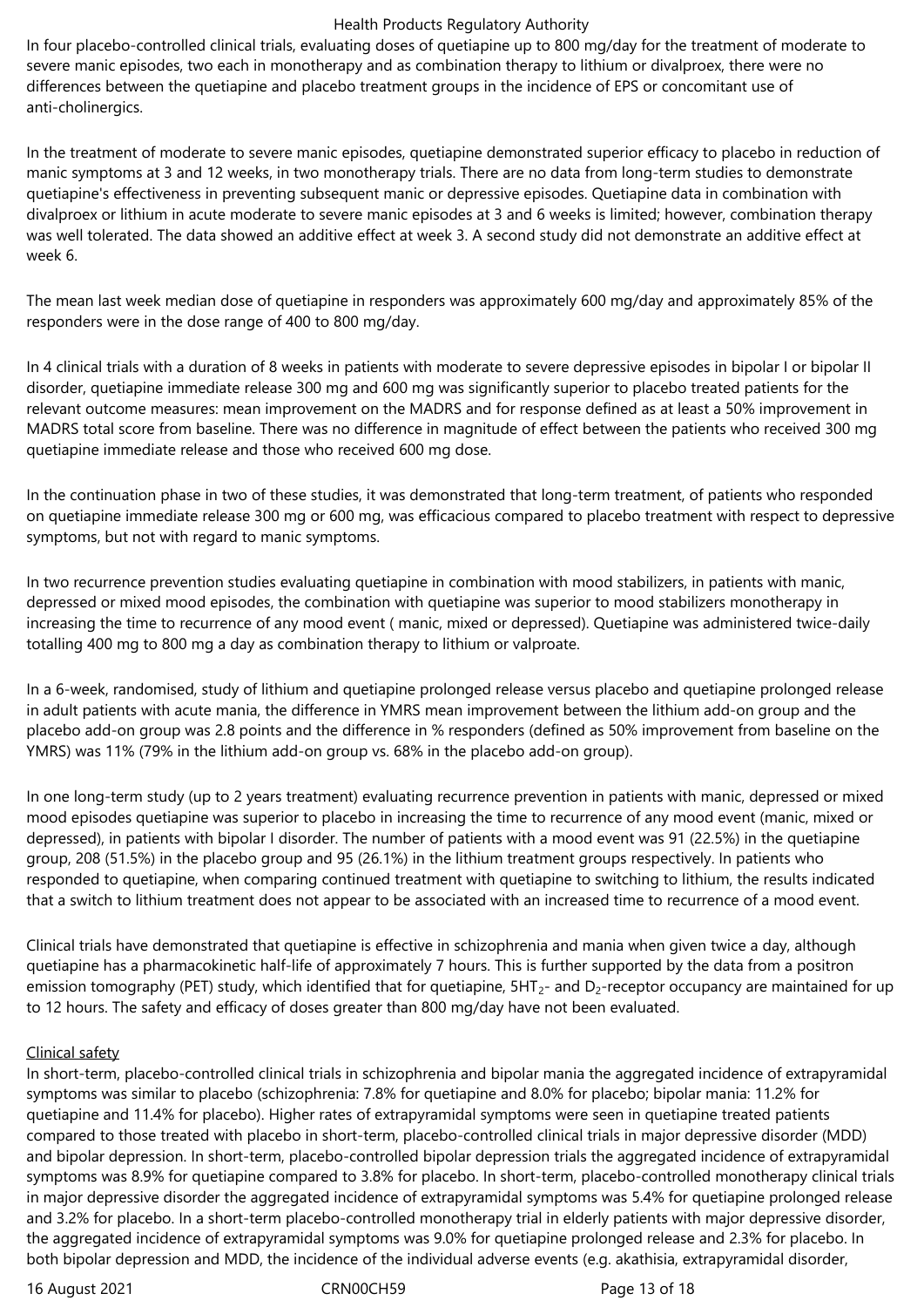tremor, dyskinesia, dystonia, restlessness, muscle contractions involuntary, psychomotor hyperactivity and muscle rigidity) did not exceed 4% in any treatment group.

In short term, fixed dose (50mg/d to 800 mg/d), placebo-controlled studies (ranging from 3 to 8 weeks), the mean weight gain for quetiapine-treated patients ranged from 0.8 kg for the 50 mg daily dose to 1.4 kg for the 600 mg daily dose (with lower gain for the 800 mg daily dose), compared to 0.2 kg for the placebo treated patients. The percentage of quetiapine treated patients who gained ≥7% of body weight ranged from 5.3% for the 50 mg daily dose to 15.5% for the 400 mg daily dose (with lower gain for the 600 and 800 mg daily doses), compared to 3.7% for placebo treated patients.

A 6-week, randomised, study of lithium and quetiapine prolonged release versus placebo and quetiapine prolonged release in adult patients with acute mania indicated that the combination of quetiapine prolonged release with lithium leads to more adverse events (63% versus 48% in quetiapine prolonged release in combination with placebo). The safety results showed a higher incidence of extrapyramidal symptoms reported in 16.8% of patients in the lithium add-on group and 6.6% in the placebo add-on group, the majority of which consisted of tremor, reported in 15.6% of the patients in the lithium add-on group and 4.9% in the placebo add-on group. The incidence of somnolence was higher in the quetiapine prolonged release with lithium add-on group (12.7%) compared to the quetiapine prolonged release with the placebo add-on group (5.5%). In addition, a higher percentage of patients treated in the lithium add on group (8.0%) had weight gain (≥7%) at the end of treatment compared to patients in the placebo add-on group (4.7%).

Longer term relapse prevention trials had an open label period (ranging from 4 to 36 weeks) during which patients were treated with quetiapine, followed by a randomized withdrawal period during which patients were randomized to quetiapine or placebo. For patients who were randomized to quetiapine, the mean weight gain during the open label period was 2.56 kg, and by week 48 of the randomized period, the mean weight gain was 3.22 kg, compared to open label baseline. For patients who were randomized to placebo, the mean weight gain during the open label period was 2.39 kg, and by week 48 of the randomized period the mean weight gain was 0.89 kg, compared to open label baseline.

In placebo-controlled studies in elderly patients with dementia-related psychosis, the incidence of cerebrovascular adverse events per 100 patient years was not higher in quetiapine-treated patients than in placebo-treated patients.

In all short-term placebo-controlled monotherapy trials in patients with a baseline neutrophil count  $\geq 1.5 \times 10^9$ /L, the incidence of at least one occurrence of a shift to neutrophil count <  $1.5 \times 10^9$ /L, was 1.9% in patients treated with quetiapine compared to 1.5% in placebo-treated patients. The incidence of shifts to >0.5-<1.0 x 10<sup>9</sup>/L was the same (0.2%) in patients treated with quetiapine as with placebo-treated patients. In all clinical trials (placebo-controlled, open-label, active comparator) in patients with a baseline neutrophil count ≥1.5 x 10<sup>9</sup>/L, the incidence of at least one occurrence of a shift to neutrophil count <1.5 x 10<sup>9</sup>/L was 2.9% and to <0.5 x 10<sup>9</sup>/L was 0.21% in patients treated with quetiapine.

Quetiapine treatment was associated with dose-related decreases in thyroid hormone levels. The incidences of shifts in TSH was 3.2 % for quetiapine versus 2.7 % for placebo. The incidence of reciprocal, potentially clinically significant shifts of both  $T_3$ or  $T<sub>4</sub>$  and TSH in these trials were rare, and the observed changes in thyroid hormone levels were not associated with clinically symptomatic hypothyroidism.

The reduction in total and free  $T_4$  was maximal within the first six weeks of quetiapine treatment, with no further reduction during long-term treatment. For about 2/3 of all cases, cessation of quetiapine treatment was associated with a reversal of the effects on total and free  $T_{4}$ , irrespective of the duration of treatment.

# *Cataracts/lens opacities*

In a clinical trial to evaluate the cataractogenic potential of quetiapine (200-800 mg/day) versus risperidone (2-8 mg/day) in patients with schizophrenia or schizoaffective disorder, the percentage of patients with increased lens opacity grade was not higher in quetiapine (4%) compared with risperidone (10%), for patients with at least 21 months of exposure.

#### Paediatric population

#### *Clinical efficacy*

The efficacy and safety of quetiapine was studied in a 3-week placebo controlled study for the treatment of mania (n= 284 patients from the US, aged 10-17). About 45% of the patient population had an additional diagnosis of ADHD. In addition, a 6-week placebo controlled study for the treatment of schizophrenia (n = 222 patients, aged 13-17) was performed. In both studies, patients with known lack of response to quetiapine were excluded. Treatment with quetiapine was initiated at 50 mg/day and on day 2 increased to 100 mg/day; subsequently the dose was titrated to a target dose (mania 400-600 mg/day; schizophrenia 400-800 mg/day) using increments of 100 mg/day given two or three times daily.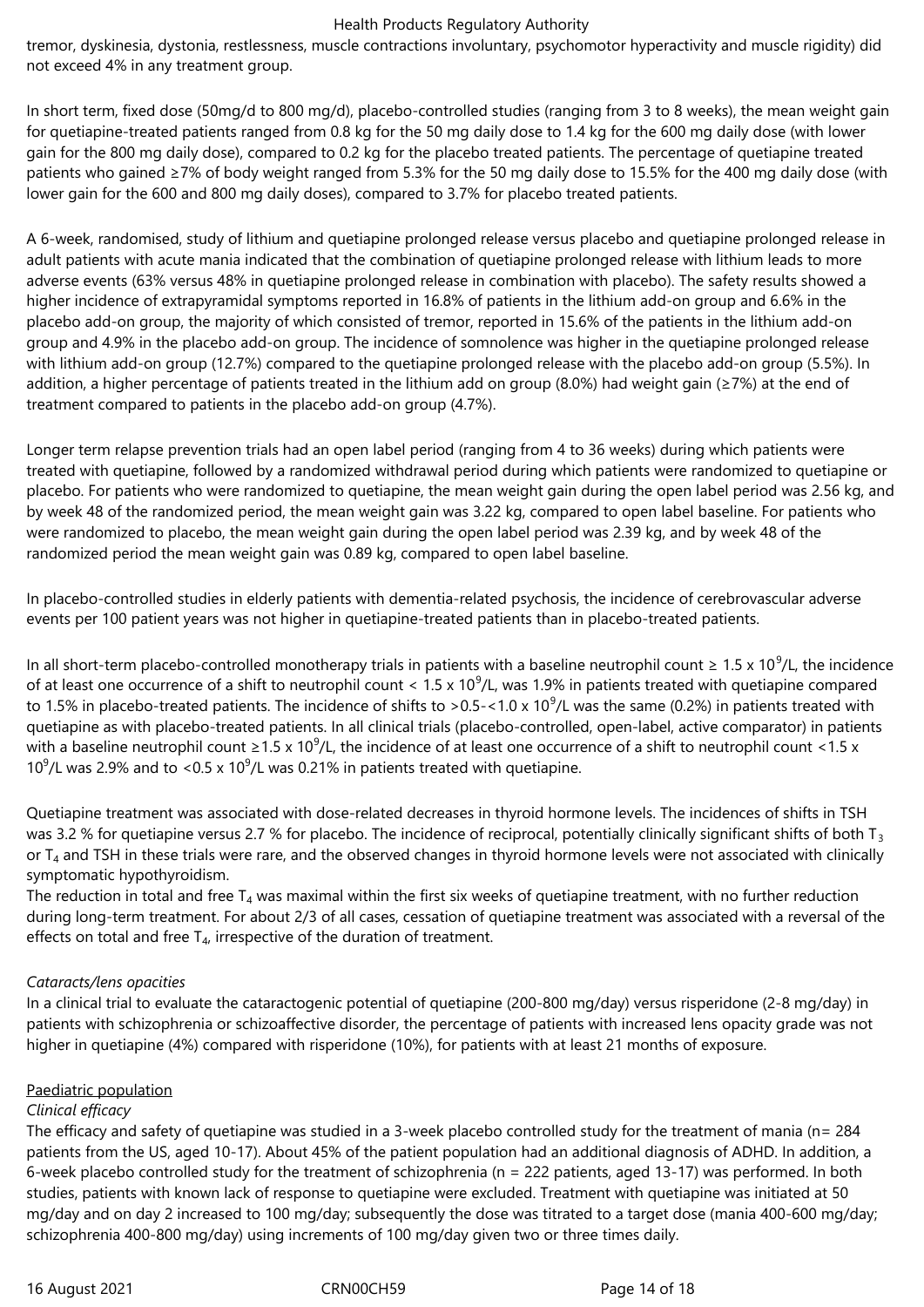In the mania study, the difference in LS mean change from baseline in YMRS total score (active minus placebo) was –5.21 for quetiapine 400 mg/day and –6.56 for quetiapine 600 mg/day. Responder rates (YMRS improvement ≥50%) were 64% for quetiapine 400 mg/day, 58% for 600 mg/day and 37% in the placebo arm.

In the schizophrenia study, the difference in LS mean change from baseline in PANSS total score (active minus placebo) was –8.16 for quetiapine 400 mg/day and –9.29 for quetiapine 800 mg/day. Neither low dose (400 mg/day) nor high dose regimen (800 mg/day) quetiapine was superior to placebo with respect to the percentage of patients achieving response, defined as ≥30% reduction from baseline in PANSS total score. Both in mania and schizophrenia higher doses resulted in numerically lower response rates.

In a third short-term placebo-controlled monotherapy trial with quetiapine prolonged release in children and adolescent patients (10-17 years of age) with bipolar depression, efficacy was not demonstrated.

No data are available on maintenance of effect or recurrence prevention in this age group.

#### *Clinical safety*

In the short-term pediatric trials with quetiapine described above, the rates of EPS in the active arm vs. placebo were 12.9% vs. 5.3% in the schizophrenia trial, 3.6% vs. 1.1% in the bipolar mania trial, and 1.1% vs. 0% in the bipolar depression trial. The rates of weight gain ≥7% of baseline body weight in the active arm vs. placebo were 17% vs. 2.5% in the schizophrenia and bipolar mania trials, and 113.7% vs. 6.8% in the bipolar depression trial. The rates of suicide related events in the active arm vs. placebo were 1.4% vs. 1.3% in the schizophrenia trial, 1.0% vs. 0% in the bipolar mania trial, and 1.1% vs. 0% in the bipolar depression trial. During an extended post-treatment follow-up phase of the bipolar depression trial, there were two additional suicide related events in two patients; one of these patients was on quetiapine at the time of the event.

#### *Long-term safety*

A 26-week open-label extension to the acute trials (n= 380 patients), with quetiapine flexibly dosed at 400-800 mg/day, provided additional safety data. Increases in blood pressure were reported in children and adolescents and increased appetite, extrapyramidal symptoms and elevations in serum prolactin were reported with higher frequency in children and adolescents than in adult patients (see sections 4.4 and 4.8). With respect to weight gain, when adjusting for normal growth over the longer term, an increase of at least 0.5 standard deviation from baseline in Body Mass Index (BMI) was used as a measure of a clinically significant change; 18.3% of patients who were treated with quetiapine for at least 26 weeks met this criterion.

# **5.2 Pharmacokinetic properties**

# Absorption

Quetiapine is well absorbed and extensively metabolised following oral administration. The bioavailability of quetiapine is not significantly affected by administration with food. Steady-state peak molar concentrations of the active metabolite norquetiapine are 35% of that observed for quetiapine.

The pharmacokinetics of quetiapine and norquetiapine are linear across the approved dosing range.

# **Distribution**

Quetiapine is approximately 83% bound to plasma proteins.

# Biotransformation

Quetiapine is extensively metabolised by the liver, with parent compound accounting for less than 5% of unchanged drug‑related material in the urine or faeces, following the administration of radiolabelled quetiapine. *In vitro* investigations established that CYP3A4 is the primary enzyme responsible for cytochrome P450 mediated metabolism of quetiapine. Norquetiapine is primarily formed and eliminated via CYP3A4.

Approximately 73% of the radioactivity is excreted in the urine and 21% in the faeces.

Quetiapine and several of its metabolites (including norquetiapine) were found to be weak inhibitors of human cytochrome P450 1A2, 2C9, 2C19, 2D6 and 3A4 activities *in vitro*. *In vitro* CYP inhibition is observed only at concentrations approximately 5 to 50 fold higher than those observed at a dose range of 300 to 800 mg/day in humans. Based on these *in vitro* results, it is unlikely that co-administration of quetiapine with other drugs will result in clinically significant drug inhibition of cytochrome P450 mediated metabolism of the other drug. From animal studies it appears that quetiapine can induce cytochrome P450 enzymes. In a specific interaction study in psychotic patients, however, no increase in the cytochrome P450 activity was found after administration of quetiapine.

16 August 2021 CRN00CH59 Page 15 of 18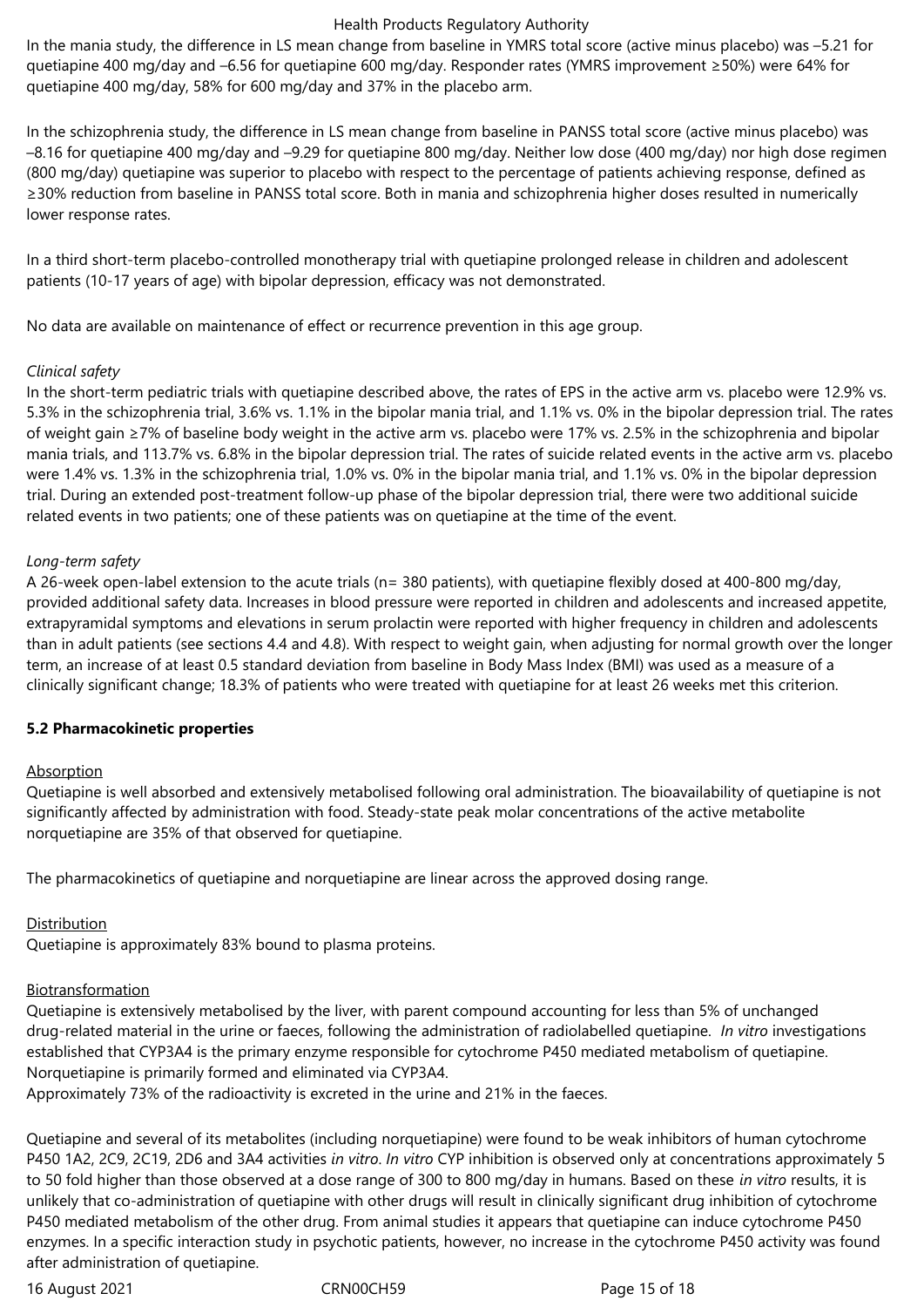#### **Elimination**

The elimination half-lives of quetiapine and norquetiapine are approximately 7 and 12 hours, respectively. The average molar dose fraction of free quetiapine and the active human plasma metabolite norquetiapine is <5% excreted in the urine.

#### Special populations

#### *Gender*

The kinetics of quetiapine do not differ between men and women.

## *Elderly*

The mean clearance of quetiapine in the elderly is approximately 30 to 50% lower than that seen in adults aged 18 to 65 years.

#### *Renal impairment*

The mean plasma clearance of quetiapine was reduced by approximately 25% in subjects with severe renal impairment (creatinine clearance less than 30 ml/min/1.73m<sup>2</sup>), but the individual clearance values are within the range for normal subjects.

#### *Hepatic impairment*

The mean quetiapine plasma clearance decreases with approx. 25% in persons with known hepatic impairment (stable alcohol cirrhosis). As quetiapine is extensively metabolised by the liver, elevated plasma levels are expected in the population with hepatic impairment. Dose adjustments may be necessary in these patients (see section 4.2).

#### *Paediatric population*

Pharmacokinetic data were sampled in 9 children aged 10-12 years old and 12 adolescents, who were on steady-state treatment with 400 mg quetiapine twice daily. At steady-state, the dose-normalised plasma levels of the parent compound, quetiapine, in children and adolescents (10-17 years of age) were in general similar to adults, though  $C_{\text{max}}$  in children was at the higher end of the range observed in adults. The AUC and  $C_{\text{max}}$  for the active metabolite, norquetiapine, were higher, approximately 62% and 49% in children (10-12 years), respectively and 28% and 14% in adolescents (13-17 years), respectively, compared to adults.

#### **5.3 Preclinical safety data**

There was no evidence of genotoxicity in a series of *in vitro* and *in vivo* genotoxicity studies. In laboratory animals at a clinically relevant exposure level the following deviations were seen, which as yet have not been confirmed in long-term clinical research: In rats, pigment deposition in the thyroid gland has been observed; in cynomolgus monkeys thyroid follicular cell hypertrophy**,**  a lowering in plasma  $T_3$  levels, decreased haemoglobin concentration and a decrease of red and white blood cell count have been observed; and in dogs lens opacity and cataracts. (For cataracts/lens opacities see section 5.1).

In an embryofoetal toxicity study in rabbits the foetal incidence of carpal/tarsal flexure was increased. This effect occurred in the presence of overt maternal effects such as reduced body weight gain. These effects were apparent at maternal exposure levels similar or slightly above those in humans at the maximal therapeutic dose. The relevance of this finding for humans is unknown.

In a fertility study in rats, marginal reduction in male fertility and pseudopregnancy, protracted periods of diestrus, increased precoital interval and reduced pregnancy rate were seen. These effects are related to elevated prolactin levels and not directly relevant to humans because of species differences in hormonal control of reproduction.

#### **6 PHARMACEUTICAL PARTICULARS**

#### **6.1 List of excipients**

16 August 2021 CRN00CH59 Page 16 of 18 *Tablet core:* Calcium hydrogen phosphate dihydrate Cellulose, microcrystalline Lactose monohydrate Magnesium stearate Povidone (K 29/32) Silica colloidal hydrated Sodium starch glycolate, type A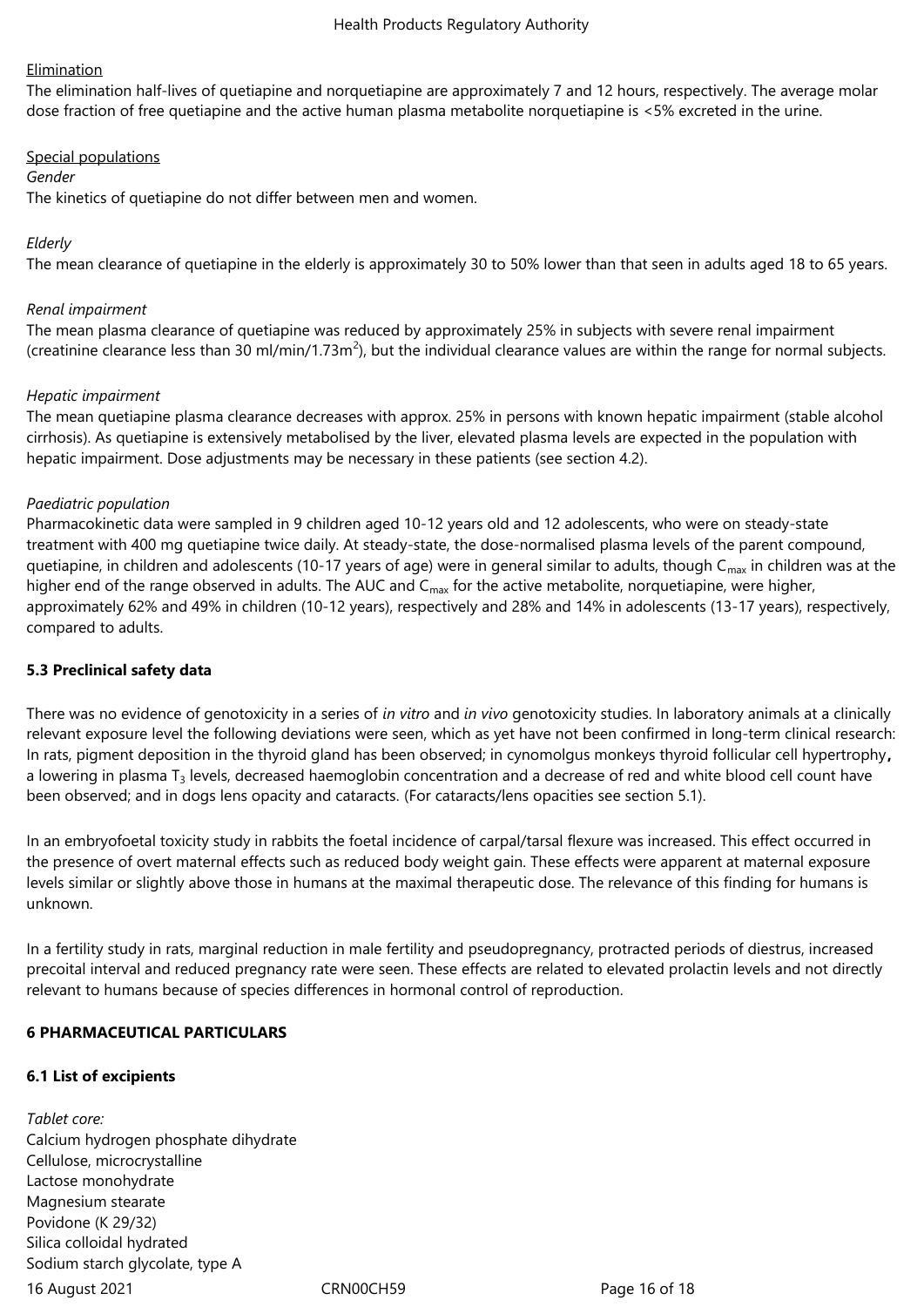*Tablet coat:* Hypromellose Lactose monohydrate Macrogol 4000 Titanium dioxide (E 171) Iron oxide yellow (E 172)

#### **6.2 Incompatibilities**

Not applicable

#### **6.3 Shelf life**

3 years

Shelf life after first opening of the bottle: 6 months

#### **6.4 Special precautions for storage**

This medicinal product does not require any special storage conditions.

#### **6.5 Nature and contents of container**

The film-coated tablets are packed in PVC/COC/PVDC/ALU, PVC/PVDC/Aluminium or PVC/PE/PVDC/Aluminium blister and inserted in a carton or packed in HDPE-bottle with PP or PE screw caps with desiccant (silica gel).

Pack sizes:

Blister 6, 10, 20, 30, 50, 60, 90, 100, 100x1 [perforated unit dose blister], or 120 film-coated tablets Bottle: 100, 250 or 500 film-coated tablets

Not all pack sizes may be marketed.

#### **6.6 Special precautions for disposal**

Any unused medicinal product or waste material should be disposed of in accordance with local requirements.

# **7 MARKETING AUTHORISATION HOLDER**

Rowex Ltd Newtown Bantry Co. Cork Ireland

#### **8 MARKETING AUTHORISATION NUMBER**

PA0711/156/003

#### **9 DATE OF FIRST AUTHORISATION/RENEWAL OF THE AUTHORISATION**

Date of first authorisation: 6<sup>th</sup> November 2009 Date of last renewal: 27<sup>th</sup> March 2013

#### **10 DATE OF REVISION OF THE TEXT**

16 August 2021 CRN00CH59 Page 17 of 18